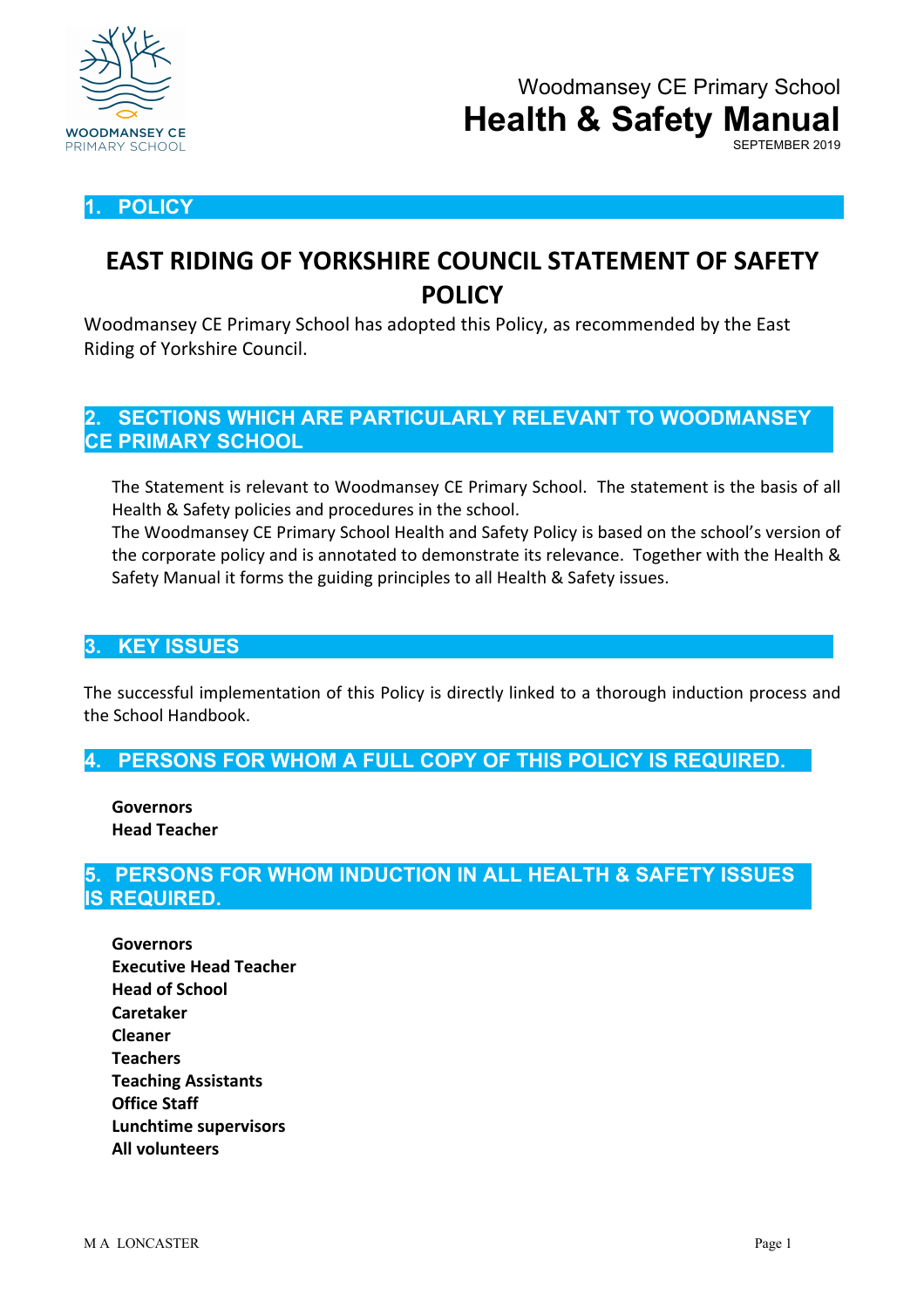

## **1. POLICY**

## **REPORTING ACCIDENTS and INCIDENTS SAFETY GUIDANCE NOTE Also ACCIDENT/INCIDENT INVESTIGATION**

Woodmansey CE Primary School has adopted this Policy, as recommended by the East Riding of Yorkshire Council.

**2. SECTIONS WHICH ARE PARTICULARLY RELEVANT TO WOODMANSEY CE PRIMARY SCHOOL**

The Policy is relevant to Woodmansey CE Primary School.

## 3**. KEY ISSUES**

All staff could be required to complete Accident Records and therefore a display of the process for recording is located with the accident book.

The Admin staff are available to support in all occasions, as they are the Lead First Aider.

**4. PERSONS FOR WHOM A FULL COPY OF THIS POLICY IS REQUIRED.**

**LEAD FIRST AIDER Admin Office Executive Head Teacher Head of School**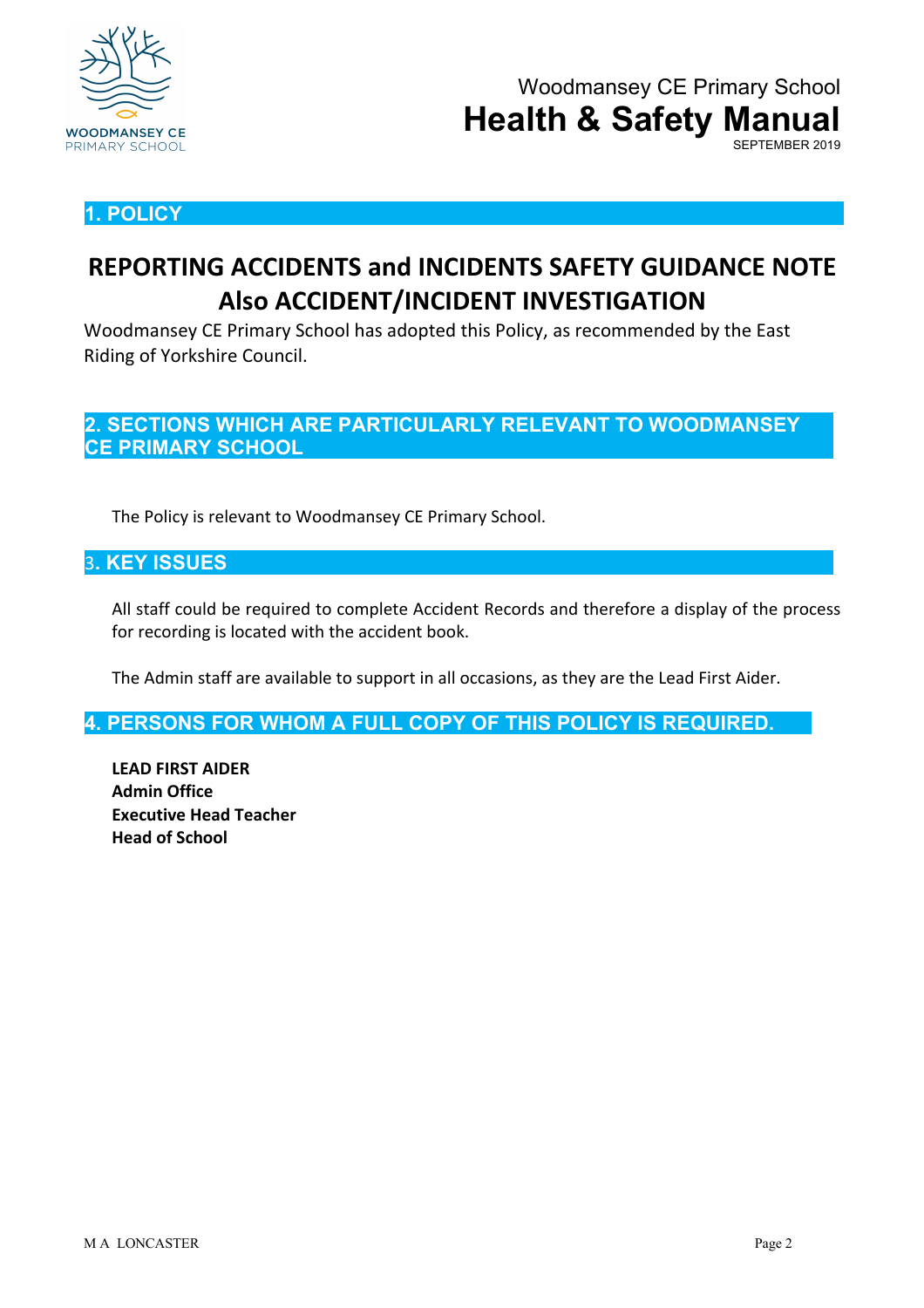

# **CODE OF PRACTICE AND GUIDELINES RELATING TO THE ASBESTOS AT WORK REGULATIONS 2002**

Woodmansey CE Primary School has adopted this Policy, as recommended by the East Riding of Yorkshire Council.

### **2. SECTIONS WHICH ARE PARTICULARLY RELEVANT TO WOODMANSEY CE PRIMARY SCHOOL**

The Policy is relevant to Woodmansey CE Primary School.

## **3. KEY ISSUES**

The Executive Head Teacher and Head of School are here to advise all staff of the location of asbestos.

To inform staff that drawing pins and adhesive tape must not be used on surfaces where asbestos exists.

The Asbestos Risk Assessment is complete and updated.

There are no points of concern and signage has been fully updated.

The condition of asbestos is inspected every term and reported to the Governors Premises Committee.

All contractors are shown a copy of the Asbestos report before starting any work on the site. Contractors must sign to indicate that he or she has seen and understood the contents.

#### **4. PERSONS FOR WHOM A FULL COPY OF THIS POLICY IS REQUIRED.**

**Caretaker Executive Head Teacher Head of School Admin Office**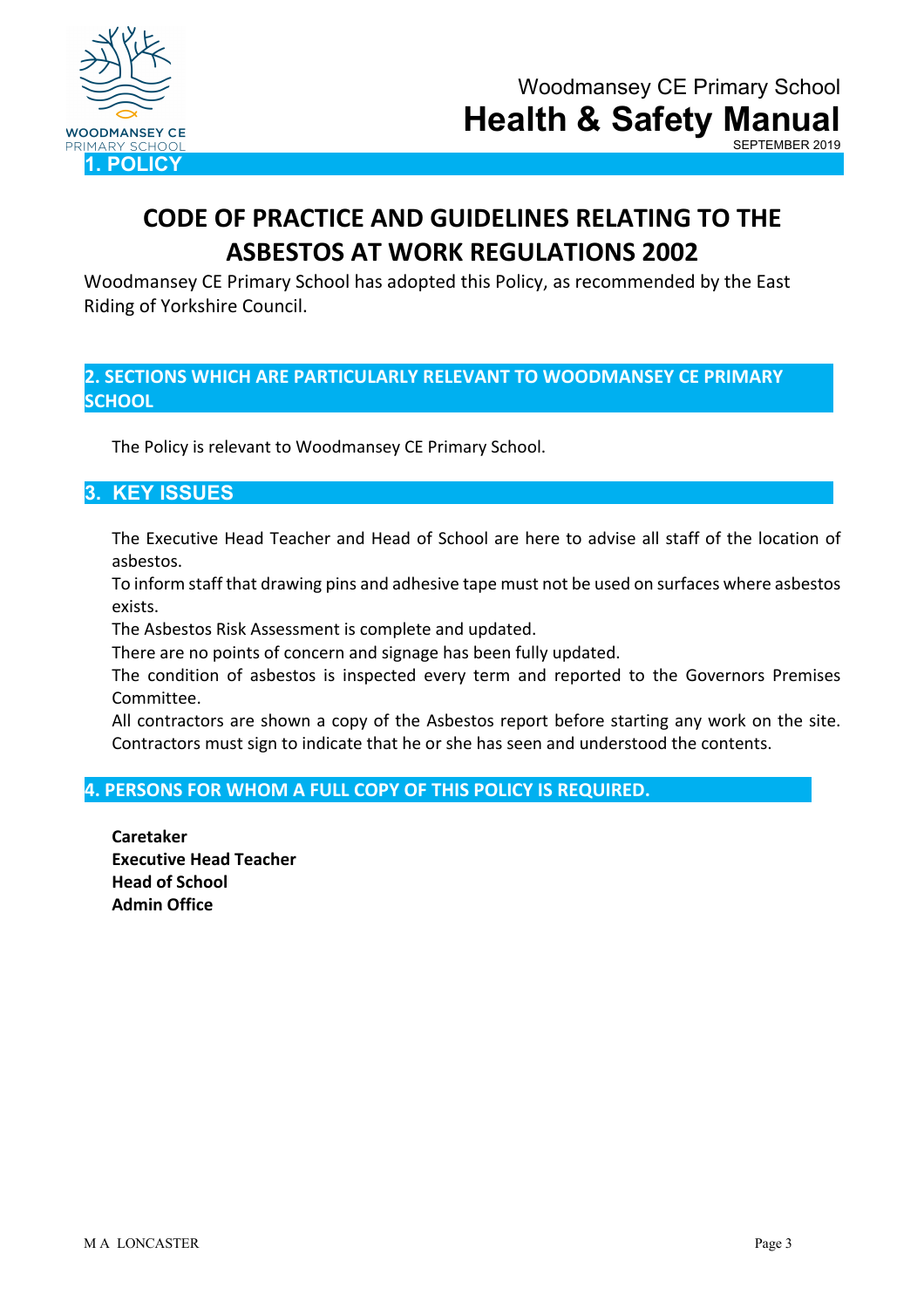

SEPTEMBER 2019

**1. POLICY**

## **MANAGING CONFINED SPACES SAFETY GUIDANCE DOCUMENT**

Woodmansey CE Primary School has adopted this Policy, as recommended by the East Riding of Yorkshire Council.

## 2**. SECTIONS WHICH ARE PARTICULARLY RELEVANT TO WOODMANSEY CE PRIMARY SCHOOL**

There are no spaces in Woodmansey CE Primary School, which involve a person being required to enter a confined space.

## **3. KEY ISSUES**

There are no outstanding issues.

There is a presumption however that no one would be allowed to enter drains, go under the floor or enter a roof space. NO STAFF SHOULD EVER ENTER THESE SPACES.

Contractors requiring access to these spaces will not be allowed to enter without an appropriate and relevant risk assessment being completed.

## 4**. PERSONS FOR WHOM A FULL COPY OF THIS POLICY IS REQUIRED.**

**Governors Caretaker Executive Head Teacher Head of School**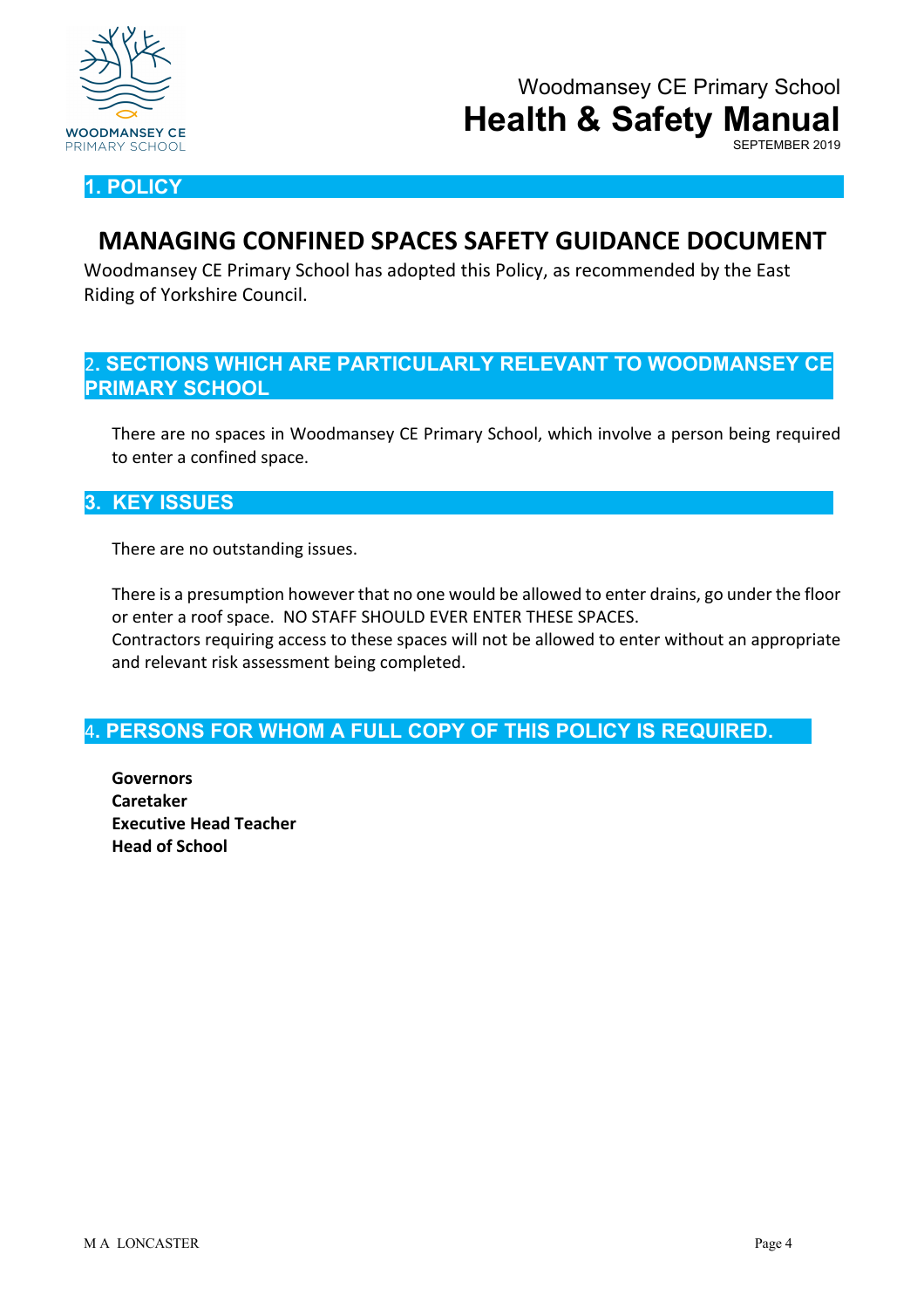

# **CONSTRUCTION (DESIGN AND MANAGEMENT) SAFETY GUIDANCE DOCUMENT**

Woodmansey CE Primary School has adopted this Policy, as recommended by the East Riding of Yorkshire Council.

## **2. SECTIONS WHICH ARE PARTICULARLY RELEVANT TO WOODMANSEY CE PRIMARY SCHOOL**

The Policy is relevant to Woodmansey CE Primary School from the moment that construction work is planned on the site.

Should the school wish to remain as the client a significant number of duties have to be fulfilled. However, the Council can be asked to be the client on behalf of the school. This is normally the case and is subject to a 17% charge on top of the bill. By taking this route the school can be confident that professionals who are trained in such fields are taking responsibility for ensuring all aspects of Health and Safety, within the remit of this policy, are adhered to.

It is not however unusual for schools to take on the management of small projects themselves. The Executive Head Teacher and Head of School must ensure that whenever a contractor is to be

employed by the school, this policy is addressed by the contractor before any work starts. The best way forward would be for the contractor and the EHT to meet and hold a meeting where

minutes are taken. The agenda should be as headed in this policy.

NOTE that should the council be used to organise the contract they will take responsibility for arranging all of the above. Even so the EHT as Caretaker has a responsibility for ensuring that he is alert to breaches of this policy.

## 3**. KEY ISSUES**

Should the school wish to 'manage' a construction project, this policy will have to be worked through step by step, to ensure full compliance. The Policy also needs to be seen in relation to fair and competitive tendering processes.

## **4. PERSONS FOR WHOM A FULL COPY OF THIS POLICY IS REQUIRED.**

**Governors Caretaker Executive Head Teacher Head of School**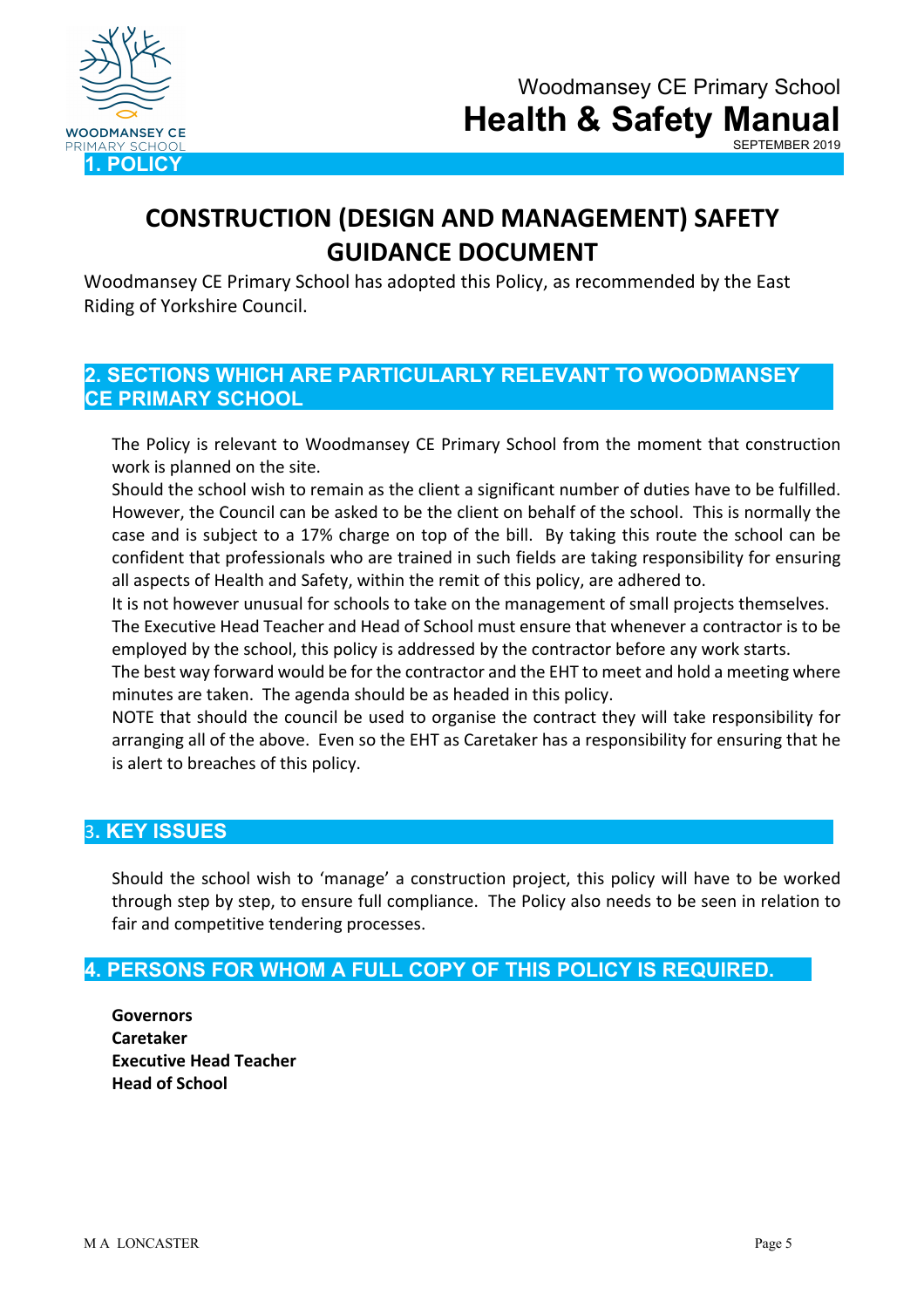



**CONTROL OF SUBSTANCES HAZARDOUS TO HEALTH SAFETY GUIDANCE DOCUMENT**

Woodmansey CE Primary School has adopted this Policy, as recommended by the East Riding of Yorkshire Council.

**2. SECTIONS WHICH ARE PARTICULARLY RELEVANT TO WOODMANSEY CE PRIMARY SCHOOL**

The Policy is relevant to Woodmansey CE Primary School.

NO ONE CAN BRING AN UNREGISTERED SUBSTANCE ONTO THE PREMISES WITHOUT THE HEAD OF SCHOOL BEING INFORMED AND A PROPER C.O.S.H.H RISK ASSESSMENT BEING COMPLETED IN ADVANCE

The best way to avoid risks is to reduce to a minimum the substances used on the premises, which are potentially hazardous to health.

### **3. ISSUES WHICH NEED ADDRESSING**

Satellite COSHH record files are sited in every area where materials are kept. These records relate solely to the materials stored there. A central updated COSHH record is stored in the school office.

## **4. PERSONS FOR WHOM A FULL COPY OF THIS POLICY IS REQUIRED.**

**Caretaker Admin Officer responsible for C.O.S.H.H records Executive Head Teacher Head of School**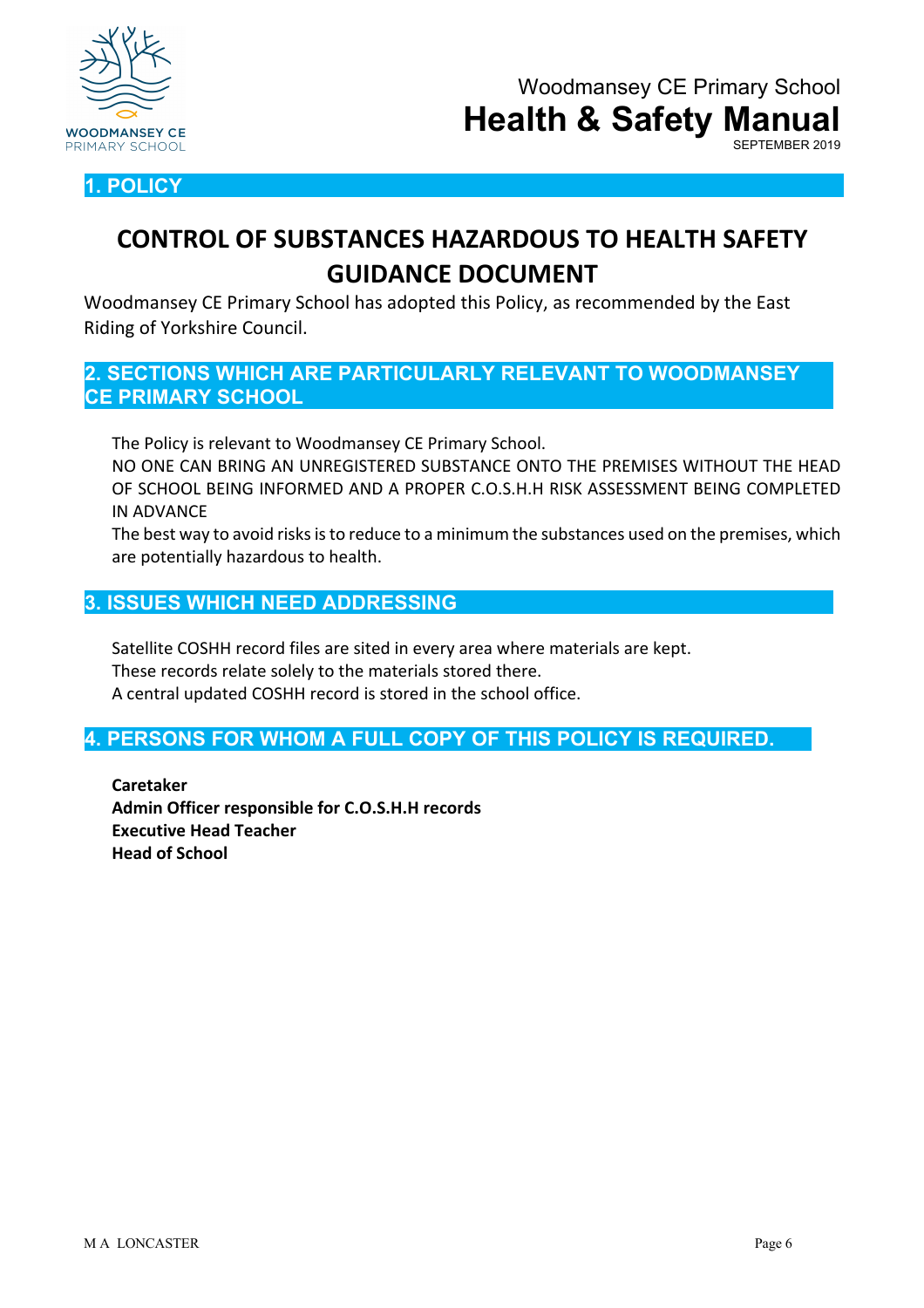

## **DISPLAY SCREEN EQUIPMENT SAFETY GUIDANCE DOCUMENT**

Woodmansey CE Primary School has adopted this Policy, as recommended by the East Riding of Yorkshire Council.

## **2. SECTIONS WHICH ARE PARTICULARLY RELEVANT TO WOODMANSEY CE PRIMARY SCHOOL**

The policy is for those staff that habitually use Display Screen Equipment. This potentially includes: Admin officers The Executive Head Teacher Head of School

## **3. KEY ISSUES**

Those who work at Display Screen Equipment should complete the Workplace & Display Screen assessment form ANNUALLY.

The Executive Head Teacher will respond to this.

## **4. PERSONS FOR WHOM A FULL COPY OF THIS POLICY IS REQUIRED.**

**Administrative Staff Executive Head Teacher Head of School**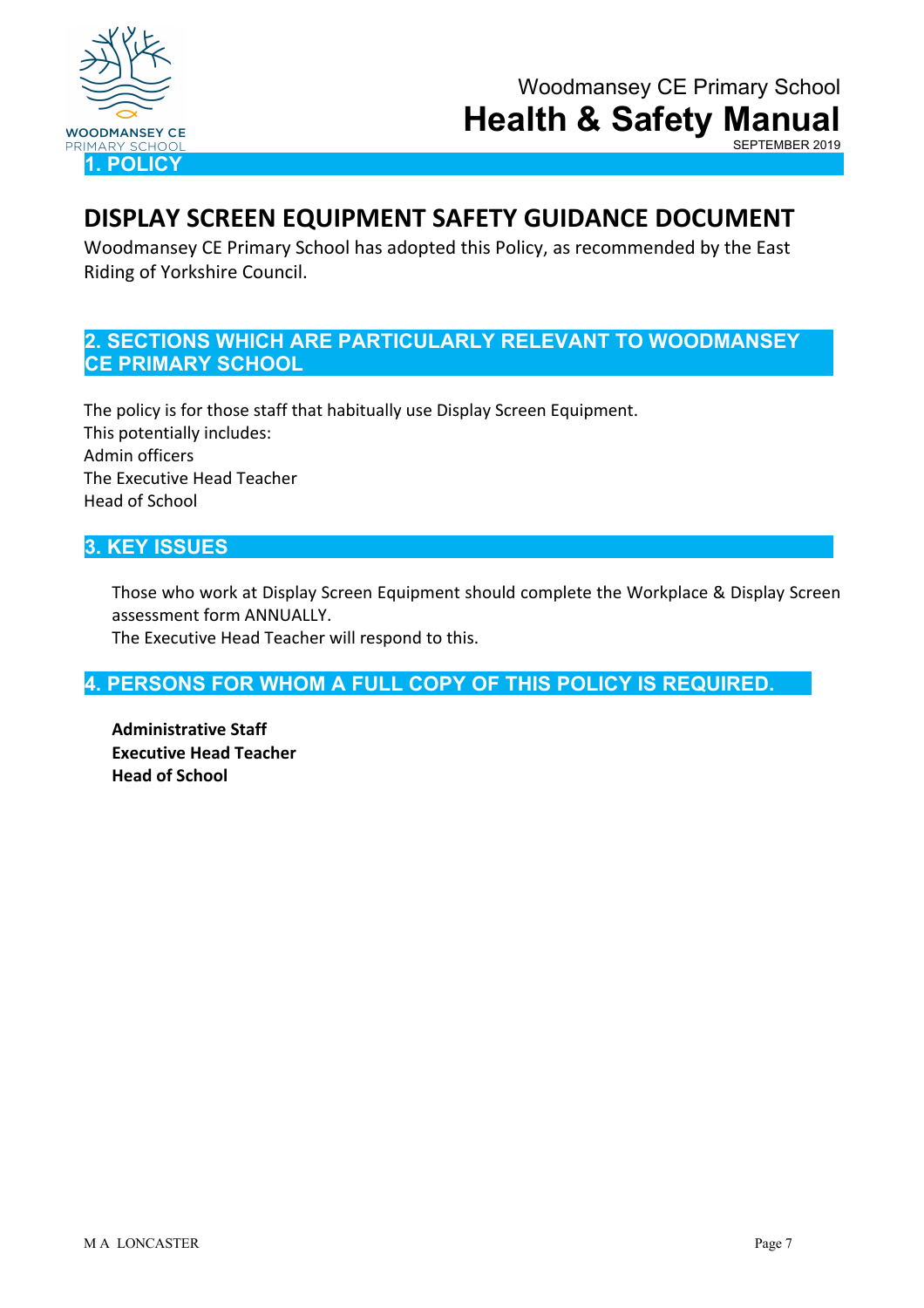

## **1. POLICY**

## **ELECTRICITY AT WORK: Code of practice, Guidelines, Typical Reports and Certificates**

Woodmansey CE Primary School has adopted this Policy, as recommended by the East Riding of Yorkshire Council.

## **2. SECTIONS WHICH ARE PARTICULARLY RELEVANT TO WOODMANSEY CE PRIMARY SCHOOL**

The Policy is fully relevant to Woodmansey CE Primary School.

The Duty Holder at Woodmansey CE Primary School is the Caretaker. It is the Head Teacher and Caretaker's shared responsibility to ensure that all electrical work conducted on site is within the code of practice.

## **3. KEY ISSUES**

Individuals **MUST NOT** be engaged on any work where technical knowledge or experience is necessary to prevent danger or injury unless they possess that technical knowledge or experience. Technical knowledge or experience may include:-

(a) Adequate knowledge of electricity.

(b) Adequate experience of electrical work.

(c) Adequate understanding of the system to be worked on and practical experience of that class of system.

(d) Understanding of the hazards which may arise during the work and the precautions to be taken.

(e) Ability to recognise at all times whether it is safe for work to continue.

Unless Functional Managers and those in control of buildings, sites or

Directorates see themselves as being "Electrically Competent", and accept the associated responsibility they should appoint a competent nominated person in control of Electrical issues to act on their behalf as **DUTY HOLDER**.

There is no nationally agreed competence standard for Electrical Companies and no-one to monitor performance. Anyone can call themselves an Electrician. East Riding of Yorkshire Council monitors and assesses the Electrical Companies it employs to ensure that they are competent and that electrical work is undertaken correctly. We do this by two methods.

1. Operational Services employ electrically trained "competent" persons. These people design, order, and supervise electrical work for other Directorates; monitor the competence of Electricians; and maintain a list of Electricians approved to work on our properties and equipment. ERYC policy states that only those electricians on the approved list should be employed.

2. We also ensure as a policy that all Electrical Contractors we employ are members of the National Inspection Council for Electrical Installation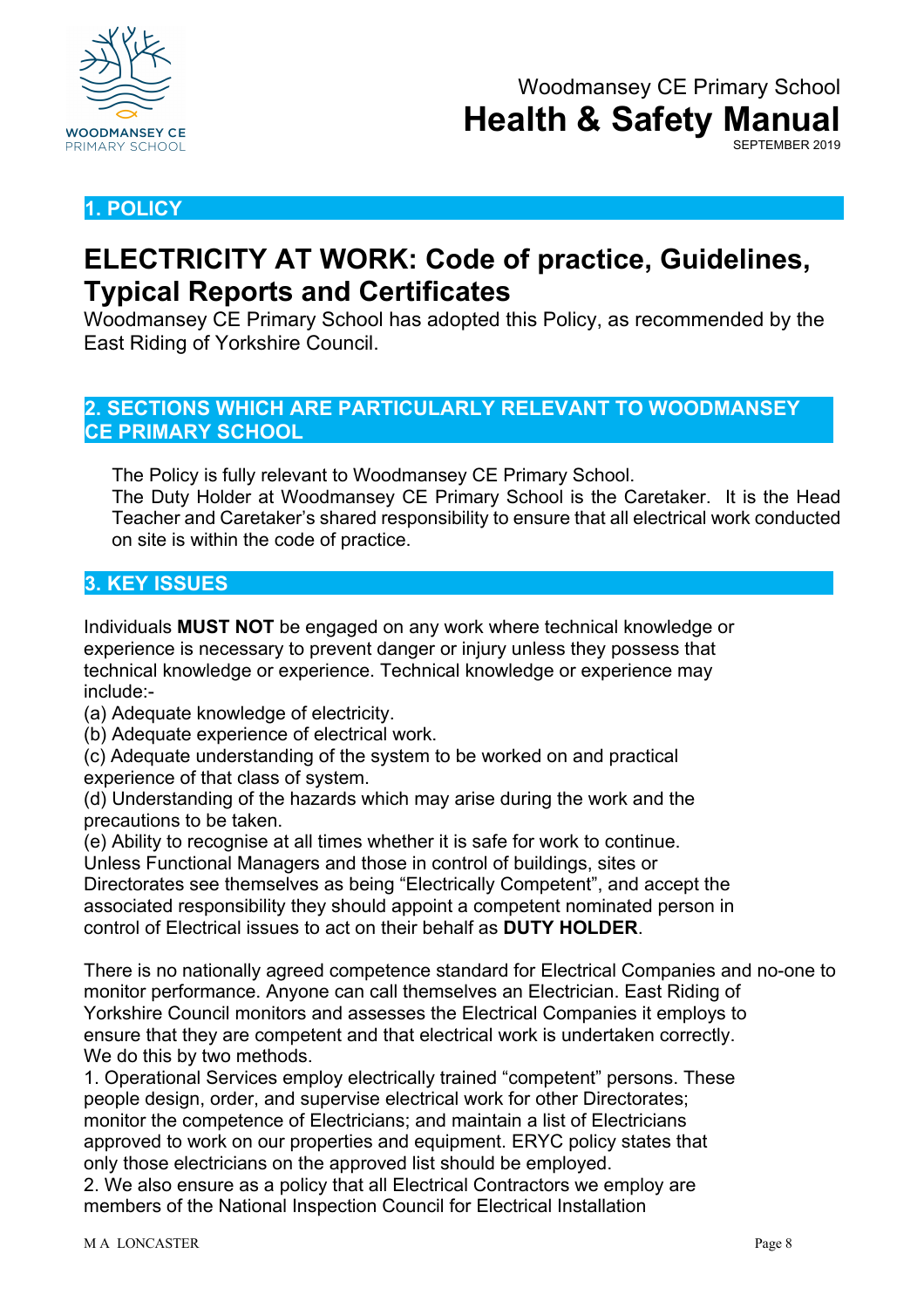

SEPTEMBER 2019

Contracting (N.I.C.E.I.C.) and/or members of the Electrical Contractors Association. These bodies are the only voluntary electrical regulatory bodies that East Riding of Yorkshire Council approves. There is no statutory regulatory body as I said earlier, however this may change.

Individuals ordering Electrical work on behalf of East Riding of Yorkshire Council **MUST** be competent to know if what an Electrician provides satisfies Legislation and East Riding of Yorkshire Council requirements. Unless you are specially trained you will not have the knowledge and experience to **KNOW** that what you are getting is safe to use.

## **AT EXECUTIVE HEAD TEACHER/HEAD OF SCHOOL LEVEL**

\* Appoint a "competent person" as nominated person in control of all electrical work within your Directorate. This applies to all electrical works, new, existing and alterations, however big or small the works may be. This is obviously a two edged sword. It is a recognition that electricity is a specialised issue and it also places a duty on the nominated person in control to act as **DUTY HOLDER**, for the Directorate.

\* Ensure that this nomination is known to everyone in the Directorate and ALL electrical work is routed through this person.

\* Provide resources to ensure that full records of maintenance for fixed electrical systems and electrical equipment are kept throughout the life of the system or equipment. Where these records do not exist they will have to be created. Unfortunately these records do not exist for some of East Riding of Yorkshire Council property; we are working on it.

\* Provide training for functional and property managers so that they know that they need these records and what they should be doing with them. These records are live working documents; not something to gather dust on a shelf.

\* Provide training for everyone who uses or supervises others who use electrical equipment to ensure that they know about electrical danger.

\* Provide budgets for fixed electrical systems, Fire Alarm and Emergency Lighting Systems, to be regularly tested and inspected and maintained.

\* Provide budgets for all electrical equipment to be regularly tested and inspected and records maintained.

## **FUNCTIONAL/PROPERTY MANAGER LEVEL I.E DUTY HOLDER**

\* Do not allow any electrical work to be undertaken that is not routed through the **DUTY HOLDER**.

\* Maintain records in good condition and make them available to anyone undertaking electrical work in property or on equipment for which you are responsible.

\* Provide competence training for operatives who operate electrical circuit breakers as part of their duties.

\* Ensure that all electrical circuit breakers, switchgear, distribution boards and switchboards are only accessible with the use of a key.

\* Ensure that electrical switchrooms are not used to store materials.

\* Ensure that only operatives with successful competence training have access to the keys.

\* Locate and identify points where electricity can be isolated safely if required. Make these points of isolation known to trained **competent** people who work with you.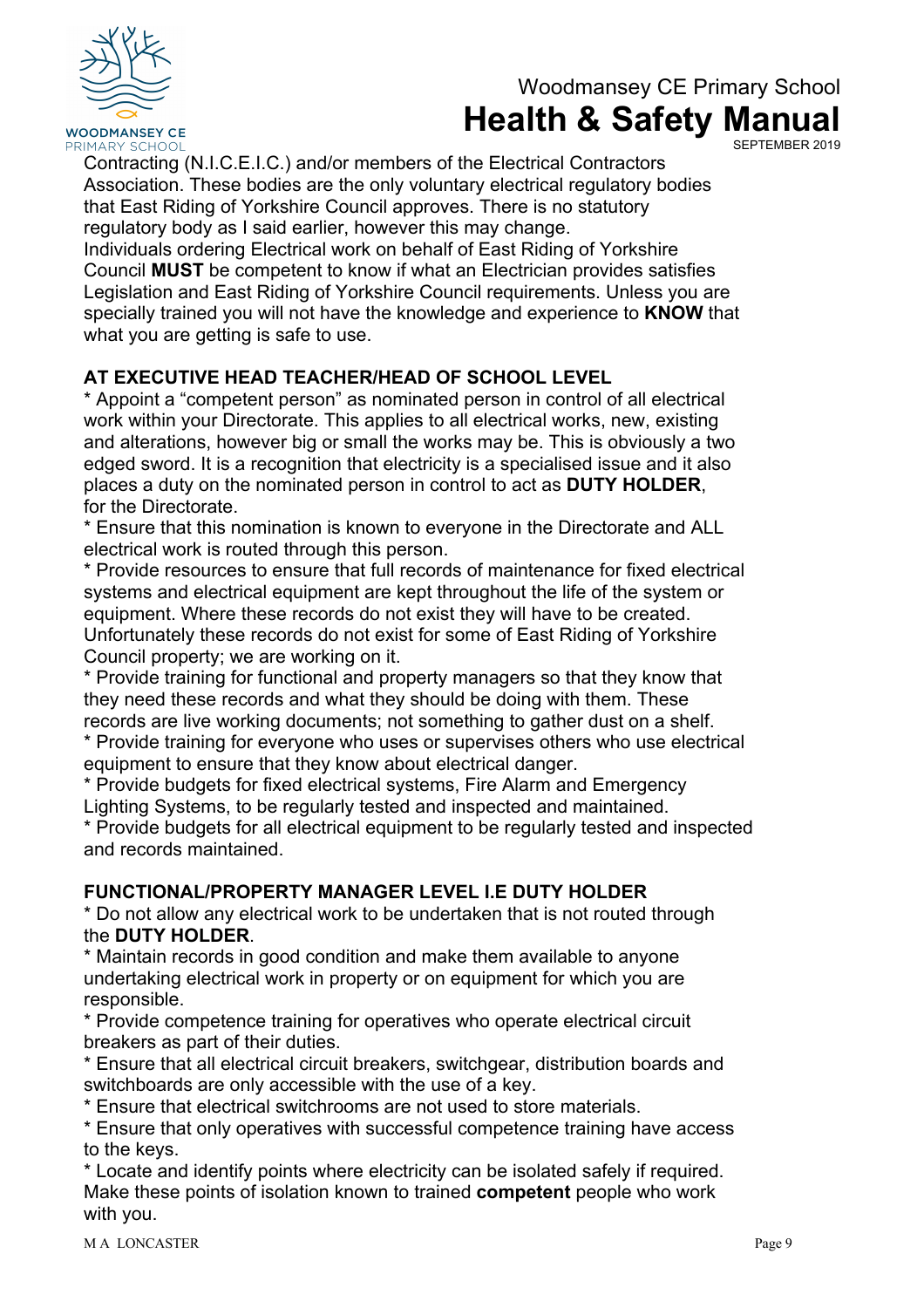

SEPTEMBER 2019

\* Ensure that records are updated and certified for all alterations and all new electrical works and equipment brought onto your site. You will probably need training on what to expect.

\* Provide training for others to recognize electrical DANGER in their immediate workplace. Update this training regularly.

\* Provide training to deal with electric shock.

\* Ensure that fixed electrical installations are tested regularly and records updated.

\* Ensure that electrical equipment is tested regularly and records updated.

\* Ensure that all "user" tests are completed on electrical systems, fire alarms, emergency lighting, R.C.D. units etc. and records updated.

## **INDIVIDUAL STAFF LEVEL**

\* We must all co-operate with East Riding of Yorkshire Council to identify electrical **DANGER**.

\* Do not operate electrical circuit breakers, switchgear, distribution boards or switchboards unless you have attained a certificate of competence.

\* Report all suspected defective equipment or electrical wiring to your supervisor immediately.

\* Do not use any equipment or wiring that you suspect to be defective.

\* Do not use equipment that you have not been trained to use.

\* Do not use electrical equipment that does not have a current label on it stating that it has been electrically tested and inspected. The exception is equipment within the original manufacturer's warranty which does not need a test label.

\* Do not attempt any repairs, remove covers, or interfere with electrical systems or equipment.

\* Do not undertake electrical work of ANY nature unless you are recognised by East Riding of Yorkshire Council as being "competent".

\* Do not bring any electrical equipment from home or elsewhere unless it is first approved by your nominated competent person in control.

\* Never attempt to use equipment labelled to indicate that it is not safe to use.

## **4. PERSONS FOR WHOM A FULL COPY OF THIS POLICY IS REQUIRED.**

**Caretaker Executive Head Teacher Head of School**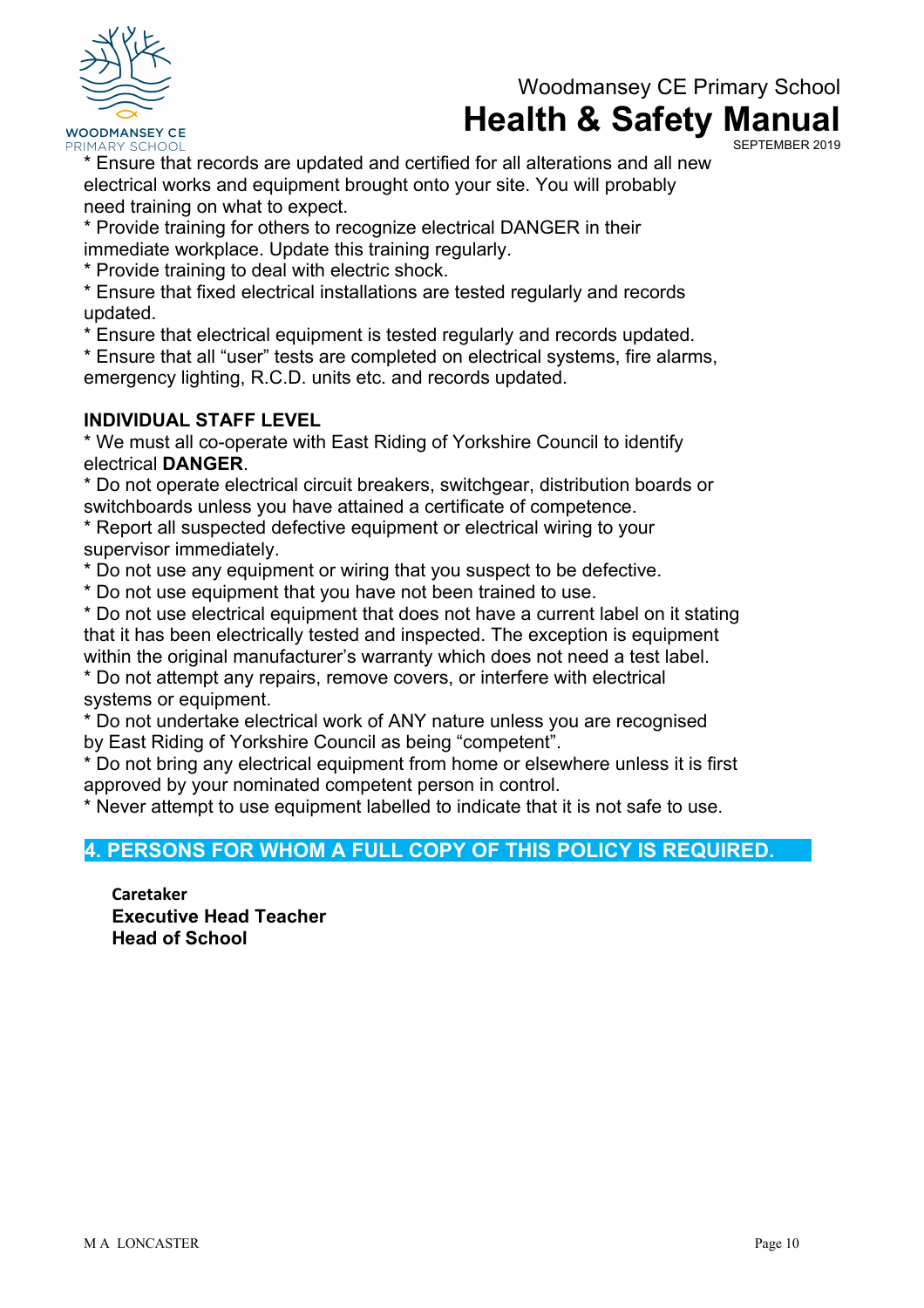

# **FIRE SAFETY GUIDANCE DOCUMENT and FIRE SAFETY – AUTOMATIC OPEN DEVICES FOR SELF CLOSING DOORS GUIDANCE NOTE**

Woodmansey CE Primary School has adopted this Policy, as recommended by the East Riding of Yorkshire Council.

## **2. SECTIONS WHICH ARE PARTICULARLY RELEVANT TO WOODMANSEY CE PRIMARY SCHOOL**

The Policy is relevant to Woodmansey CE Primary School.

## **3. KEY ISSUES**

The school has a full professional Fire Risk Assessment, carried out in accordance with LA requirements in this policy.

Refer to the Fire Risk Assessment, on-going provision and remedial action.

Refer also to Fire Alarm testing, Fire Evacuation reports, Fire Extinguisher tests and provision and the Induction Handbook.

## **4. PERSONS FOR WHOM A FULL COPY OF THIS POLICY IS REQUIRED.**

**Executive Head Teacher Head of School Caretaker**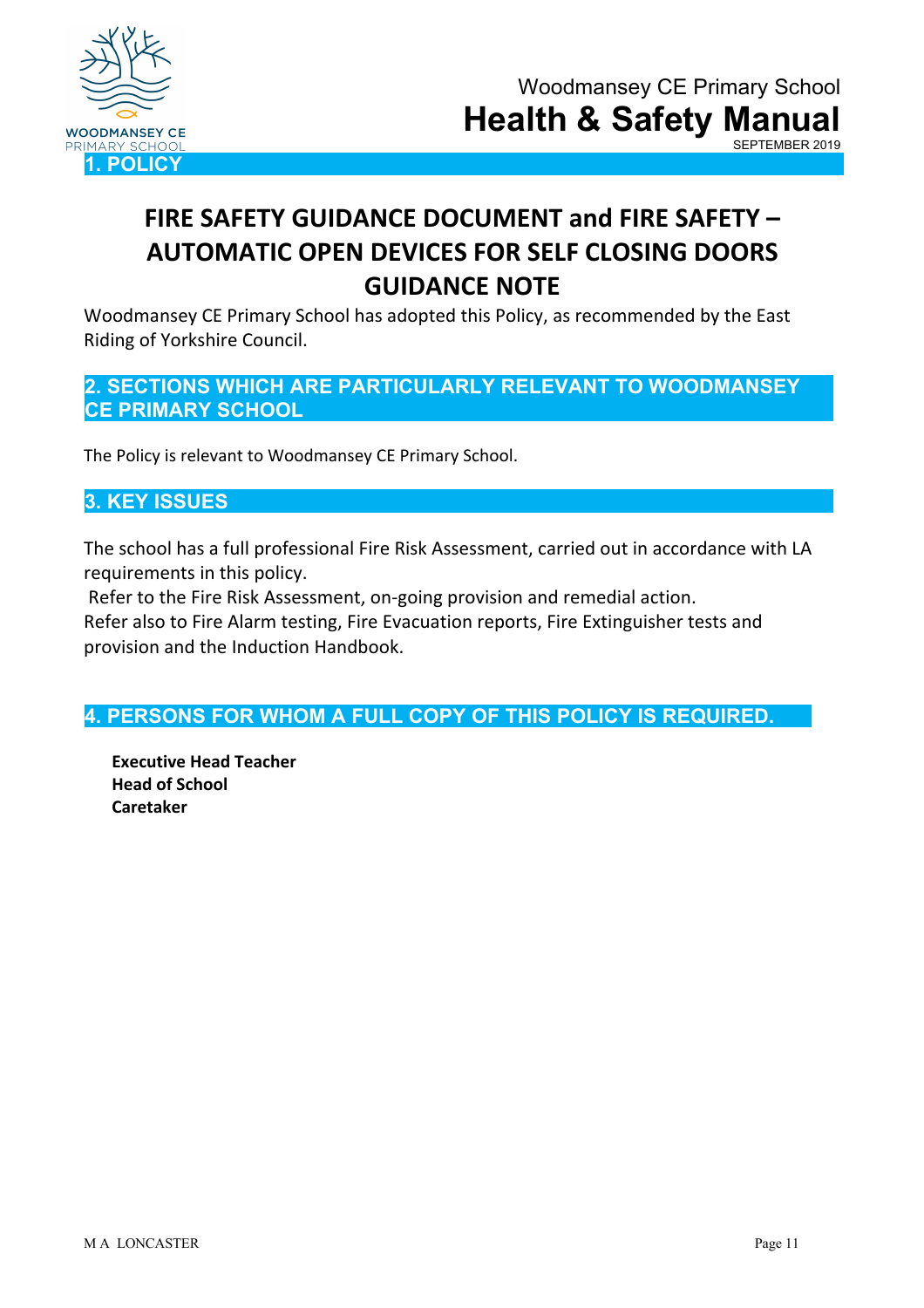

## **FIRST AID AT WORK SAFETY GUIDANCE DOCUMENT**

Woodmansey CE Primary School has adopted this Policy, as recommended by the East Riding of Yorkshire Council.

## **2. SECTIONS WHICH ARE PARTICULARLY RELEVANT TO WOODMANSEY CE PRIMARY SCHOOL**

All the Policy is relevant to Woodmansey CE Primary School.

## **3. KEY ISSUES**

First Aid kits for visits off site need to be relevant to the number of pupils on the visit.

Yellow waste disposal bags should be used for medical waste. The LA DOES NOT COLLECT THIS WASTE SEPARATELY and HAVE INSTRUCTED US TO PUT THE WASTE IN THE NORMAL BINS! However, no sharps must be thrown away in bags. These must go in the sharps bin.

Hot and Cold water is available from the staff room as is an access to a fridge for cold compresses. First Aid cover is provided at every break.

First Aid boxes are provided in corridors.

Every year group has Teaching Assistants qualified as 'First Aiders'. There will be no further financial enhancement.

Paediatric First Aid is available in the Foundation Year.

A First Aider accompanies all visits.

First Aid reporting is conducted in line with County Policy and the Health & Safety Executive.

## **4. PERSONS FOR WHOM A FULL COPY OF THIS POLICY IS REQUIRED.**

**SMT who collectively are the 'Appointed Person' First Aiders Caretaker**

## **5. MEDICINES AT WOODMANSEY CE PRIMARY SCHOOL**

**REFER TO THE SEPARATE MEDICINES POLICY and summary in the School Handbook and Prospectus.**

**MEDICINES CAN ONLY BE STORED IN THE CABINETS IN THE STAFF ROOM**

**MEDICINES ARE STORED (ONLY AFTER PERMISSION HAS BEEN GRANTED BY THE HEAD OF SCHOOL) IN THE MEDICINE CABINET IN THE STAFF ROOM.** 

**It is possible for with agreement that medicines are kept in a teacher's draw if this is seen to be more appropriate.**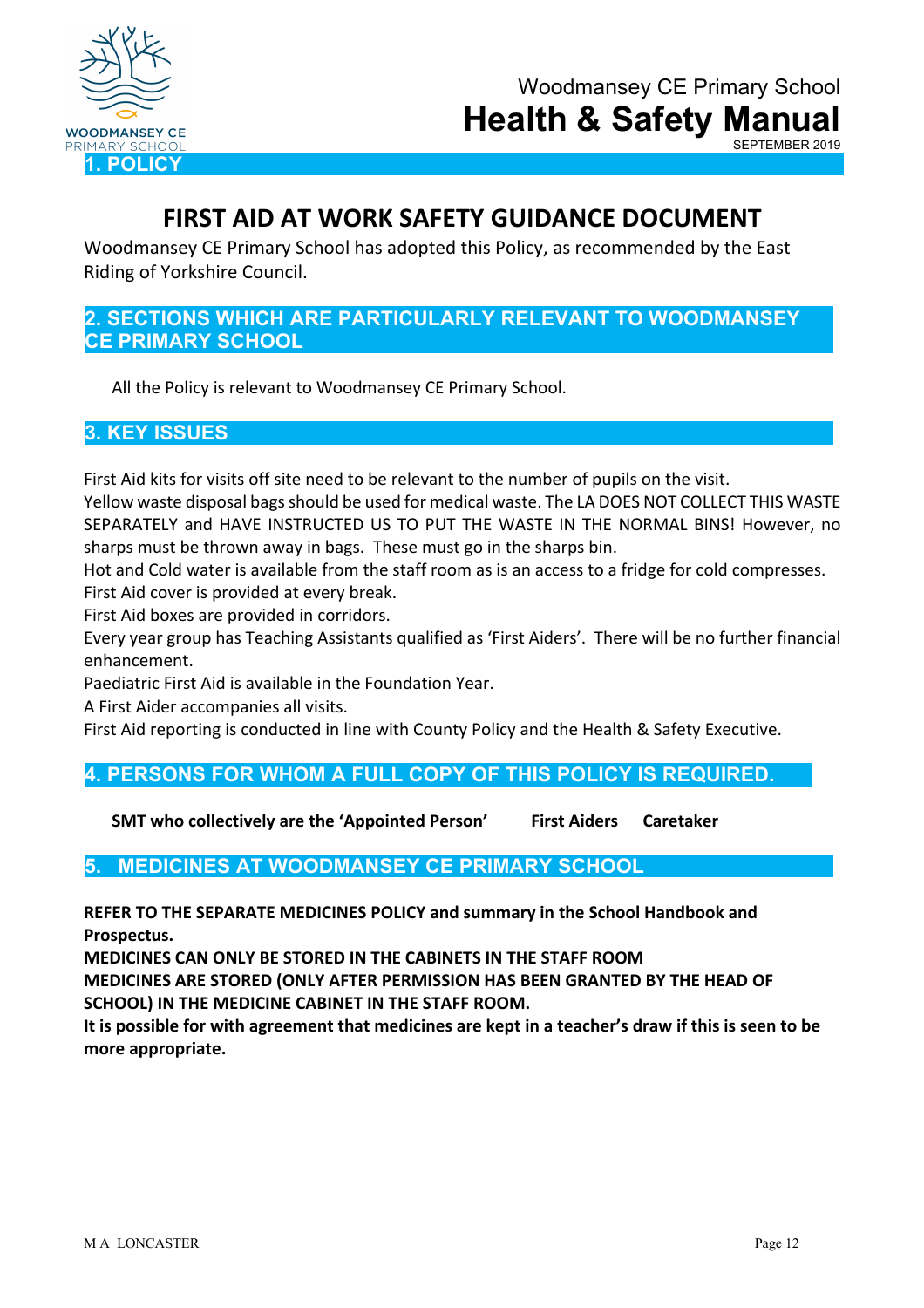

SEPTEMBER 2019

## **VIBRATION AT WORK SAFETY GUIDANCE NOTE**

Woodmansey CE Primary School has adopted this Policy, as recommended by the East Riding of Yorkshire Council.

## **2. SECTIONS WHICH ARE PARTICULARLY RELEVANT TO WOODMANSEY CE PRIMARY SCHOOL**

VIBRATION WHITE FINGER No employees regularly use handheld tools and machines which produce high levels of vibration.

## **3. KEY ISSUES**

There are no outstanding issues.

**4. PERSONS FOR WHOM A FULL COPY OF THIS POLICY IS REQUIRED.**

**Caretaker Executive Head Teacher Head of School**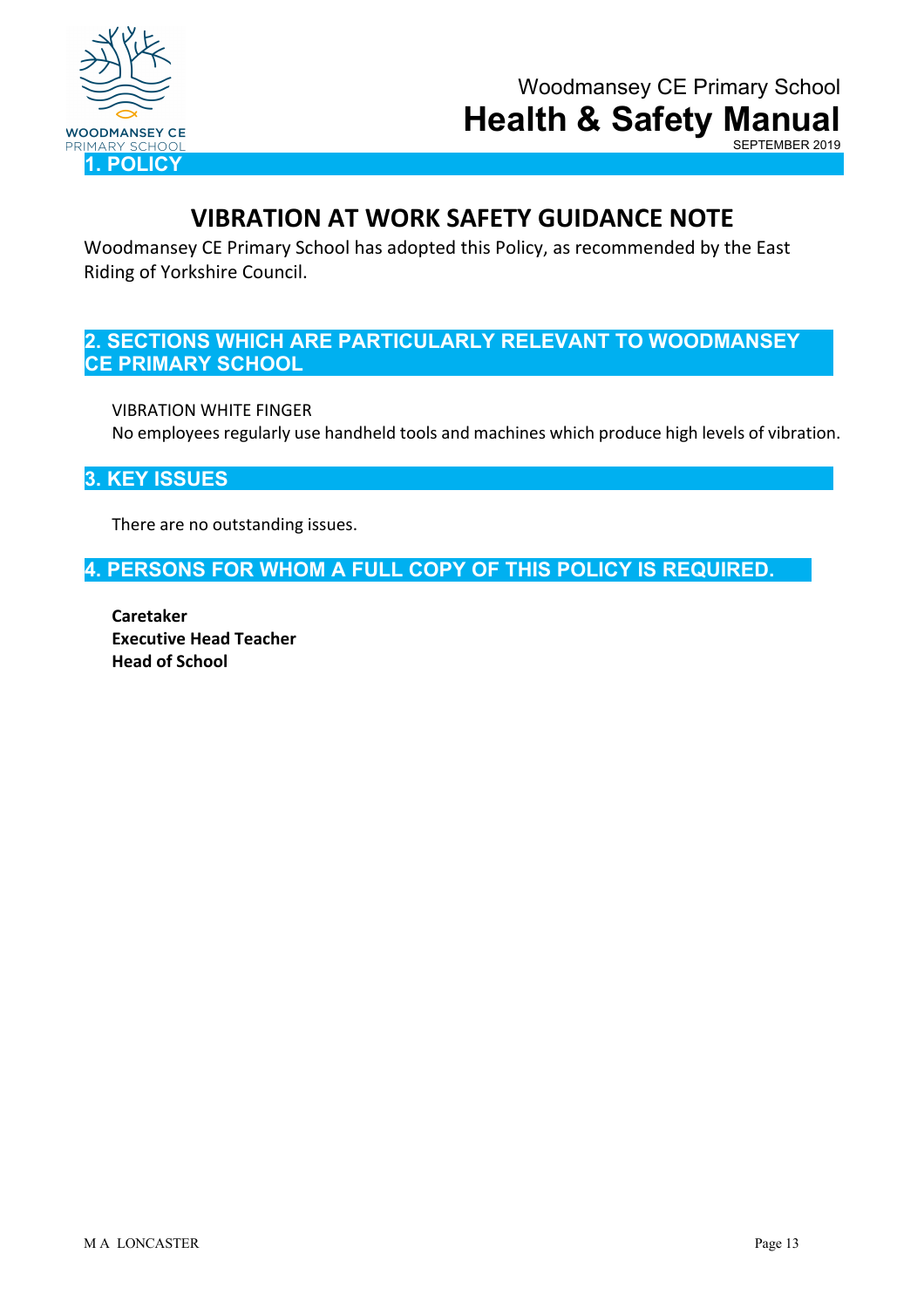

SEPTEMBER 2019

## **HEALTH AND SAFETY MANAGEMENT FOR SCHOOLS**

Woodmansey CE Primary School has adopted this Policy, as recommended by the East Riding of Yorkshire Council.

## **2. SECTIONS WHICH ARE PARTICULARLY RELEVANT TO WOODMANSEY CE PRIMARY SCHOOL**

This Policy is extremely relevant to Woodmansey CE Primary School.

It comprehensively explains what a school must do to effectively manage Health & Safety issues in a school.

The Policy is about the managing and recognition of Risk and the reduction of it. Risks specifically relate to:

• Asbestos

- Accidents
- C.O.S.H.H
- Contractors
- Display Screen Equipment
- Educational Visits
- Electricity & Electrical equipment
- Fire Safety
- First Aid at work
- Gas Safety
- Gas Cylinders
- Infection Control
- Lifting Equipment
- Pressure vessels
- Radiation
- Risk Assessment
- Safety Inspections & Audits
- Traffic Management
- Ventilation
- Water Systems & Legionella

#### **3. KEY ISSUES**

The school has a full complement of Risk Assessments. These are reviewed to become more a) User friendly

- b) Location and personnel specific
- c) Engage the personnel in the monitoring and maintenance of the Risk Assessment status.
- d) Involve pupils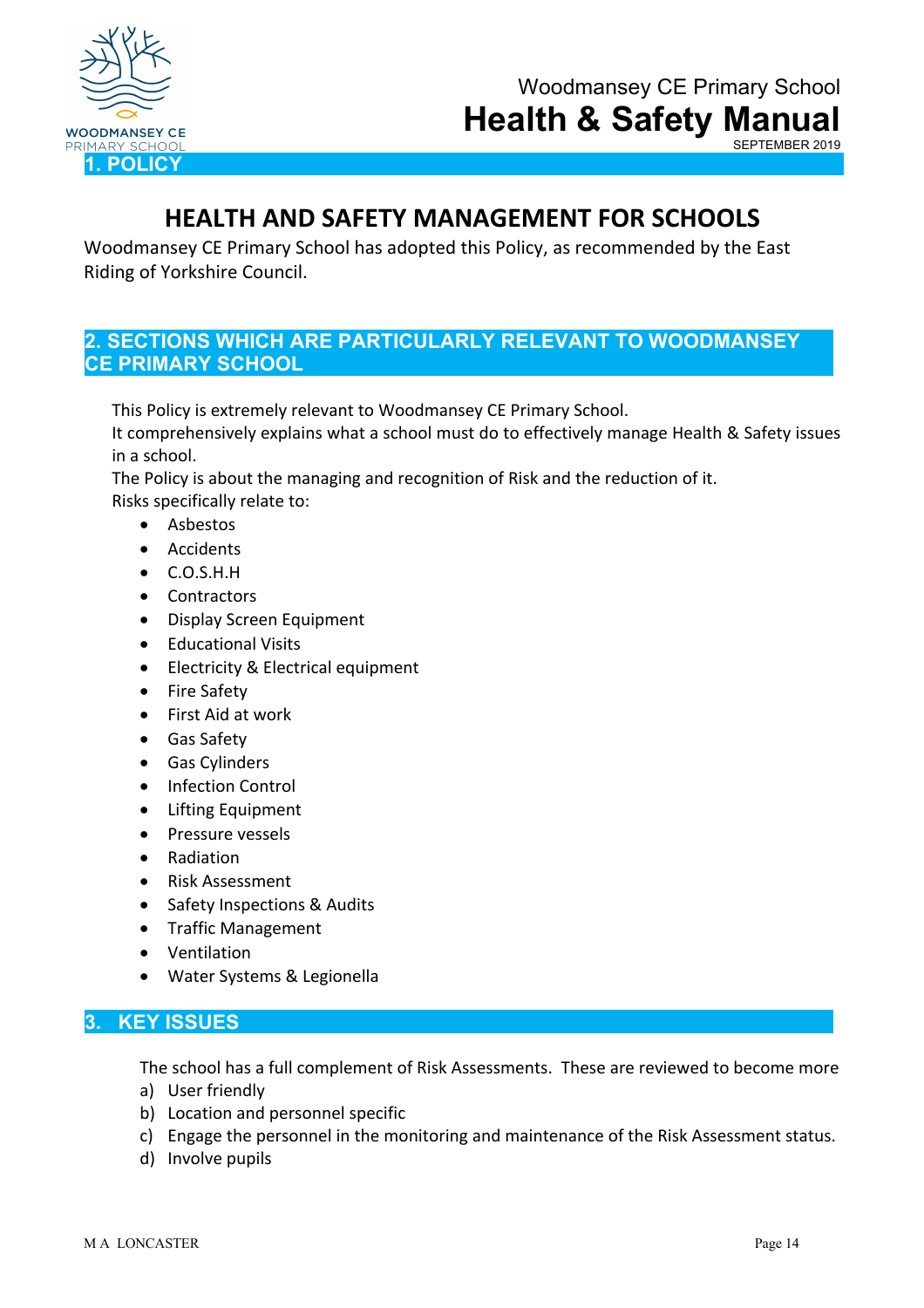

SEPTEMBER 2019

Risk Assessments are reviewed at least annually in addition to on-going review and response to changing circumstances.

There are basically eight categories into which accidents generally fall.

- 1. Striking against objects.
- 2. Falling or tripping.
- 3. Falling objects.
- 4. Access to/egress from
- 5. Using hand tools.
- 6. Manual Handling.
- 7. Skylarking/horseplay.
- 8. Children at play during normal school activities.

Hazards fall into the following categories:

- 1. Mechanical hazards.
- 2. Workplace hazards
- 3. Radiation hazards
- 4. Electrical hazards
- 5. Hazardous substances
- 6. Environmental hazards
- 7. Radiation hazards

## **4. PERSONS FOR WHOM A FULL COPY OF THIS POLICY IS REQUIRED.**

**Caretaker Executive Head Teacher Head of School**

**NOTE RISK ASSESSMENTS ARE LOCATED IN THE ROOMS TO WHICH THEY APPLY AS WELL AS CENTRALLY**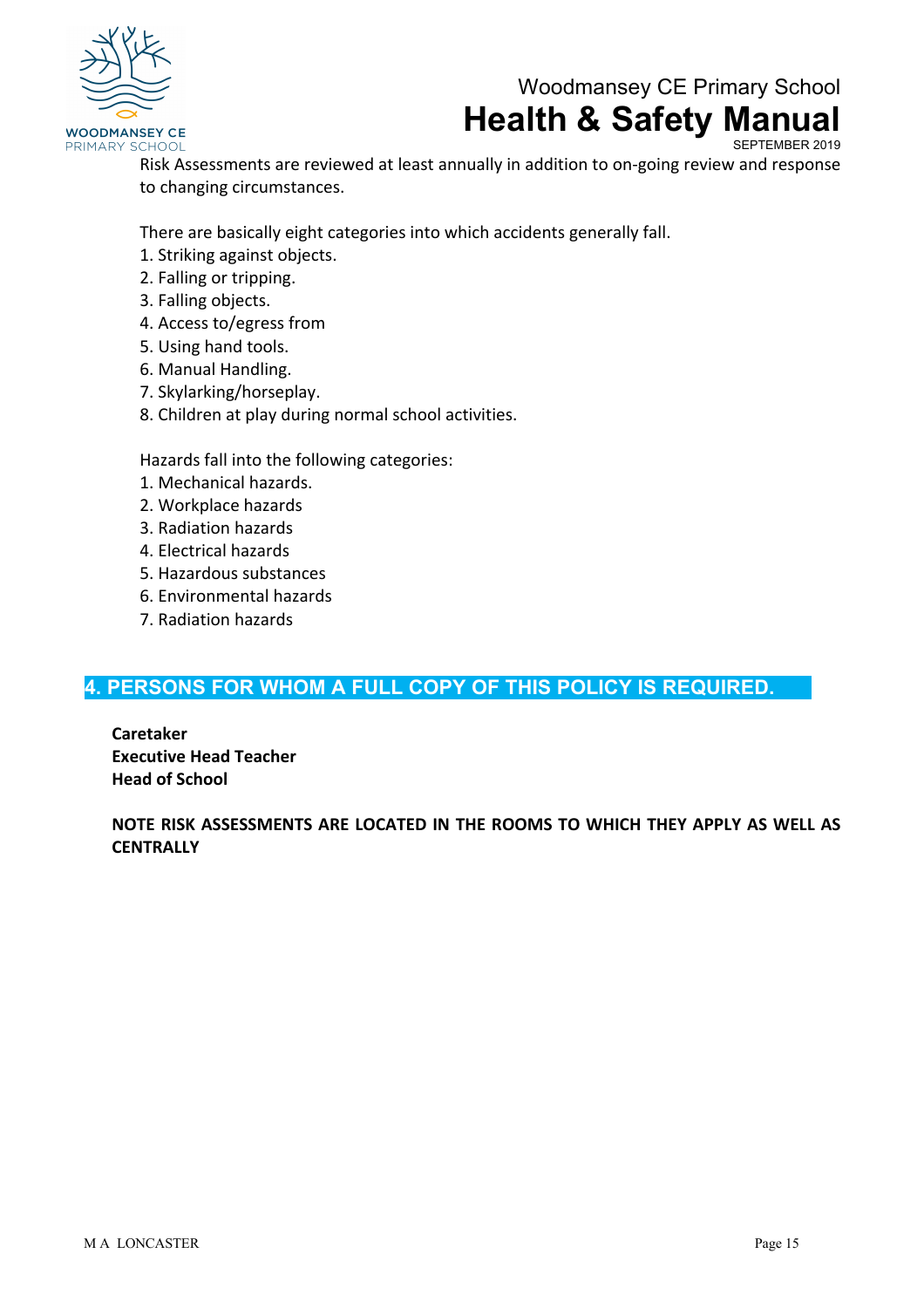

SEPTEMBER 2019

## **GUIDELINES ON WORKING AT HEIGHTS WITH SAFETY**

Woodmansey CE Primary School has adopted this Policy, as recommended by the East Riding of Yorkshire Council.

## **2. SECTIONS WHICH ARE PARTICULARLY RELEVANT TO WOODMANSEY CE PRIMARY SCHOOL**

#### **SCAFFOLDING**

Under no circumstances should any member of staff at Woodmansey CE School be setting up scaffolding or using scaffolding.

#### **MOBILE SCAFFOLDING TOWERS**

Only the Caretaker, who is trained to work at heights can set up, put down or use the mobile scaffolding tower.

#### **LADDERS**

These may only be used by those trained to use ladders in conjunction with another competent member of staff.

They may also be used outside for the clearing of gutters. However, the operator must remain on the ladders at all times AND MUST NOT GO ON THE ROOF IN ANY CIRCUMSTANCES.

#### **STEP LADDERS and STEP STOOLS**

These are provided in areas where they will be of assistance to staff in reaching equipment from high shelves. Staff must not overreach or attempt to lift anything, which is too large or too heavy. Refer to Manual Handling Guidance. Staff must not attempt to reach or lift things down from heights by standing on tables or chairs.

#### **3. KEY ISSUES**

The Caretaker is the Duty Holder. It is his responsibility to ensure that contractors using ladders or scaffolding or towers or indeed going on the roof are aware of their responsibilities in connection with this policy for their own safety and that of others on this site.

The caretaker should check that all staff have easy access to step ladders where they may need to collect equipment off a higher shelf or hang decorations.

**NO ONE SHOULD GO UP A LADDER IF THEY ARE ON SITE ALONE.**

#### **4. PERSONS FOR WHOM A FULL COPY OF THIS POLICY IS REQUIRED.**

**Caretaker Executive Head Teacher Head of School Competent people using ladders**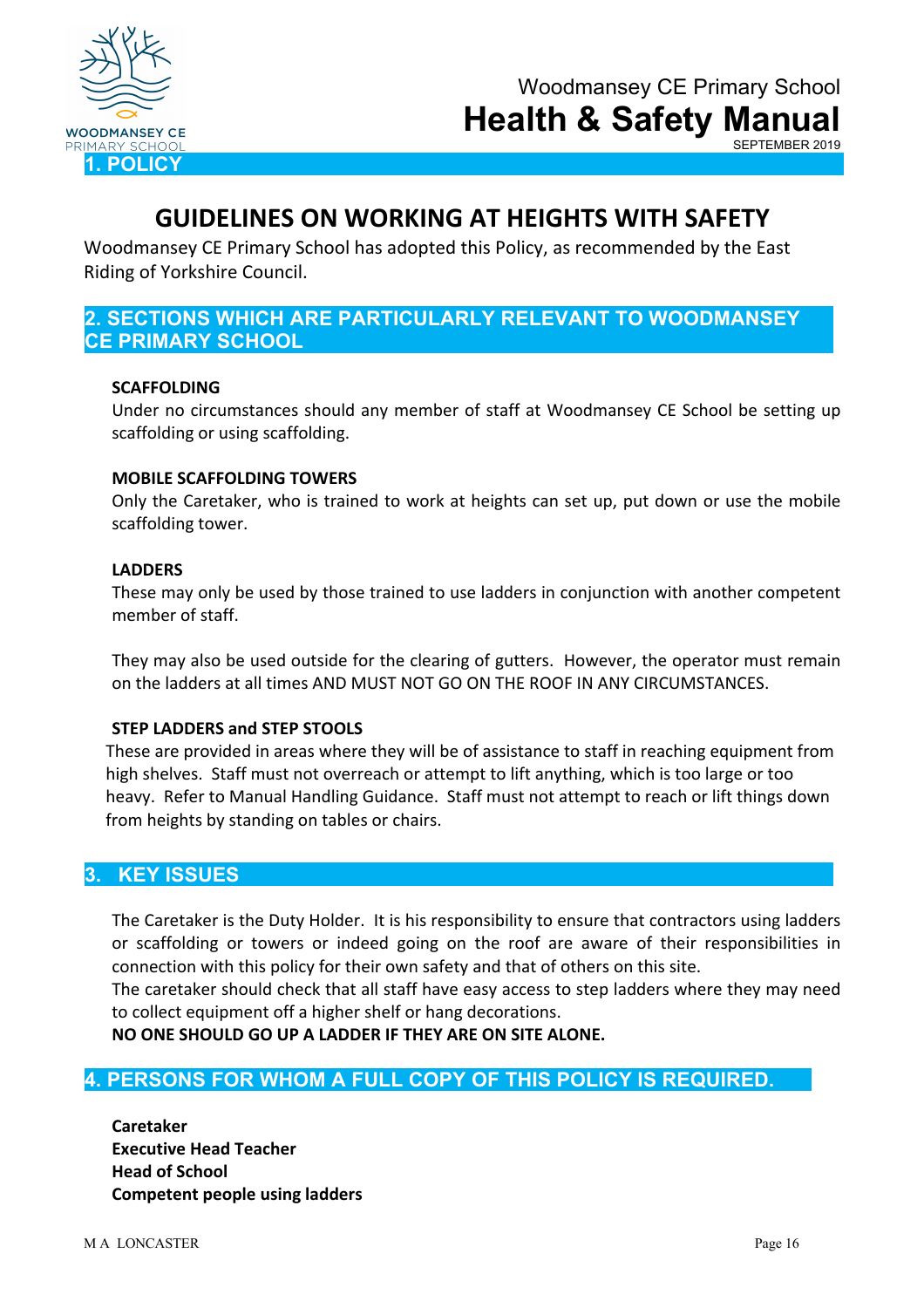

SEPTEMBER 2019

**1. POLICY**

## **INFECTION CONTROL SAFETY GUIDANCE DOCUMENT**

Woodmansey CE Primary School has adopted this Policy, as recommended by the East Riding of Yorkshire Council.

## **2. SECTIONS WHICH ARE PARTICULARLY RELEVANT TO WOODMANSEY CE PRIMARY SCHOOL**

The Policy is relevant to Woodmansey CE Primary School.

#### **3. KEY ISSUES**

All staff are to receive direction to this policy.

This policy is particularly relevant regarding clearing up bodily fluids. It is noted that grains are provided which soak up bodily fluids and ease the removal process.

In addition, antibacterial gels are provided in all rooms and many corridors are expected to be used by adults and pupils

**4. PERSONS FOR WHOM A FULL COPY OF THIS POLICY IS REQUIRED.**

#### **ALL STAFF TO BE DIRECTED TO THIS POLICY**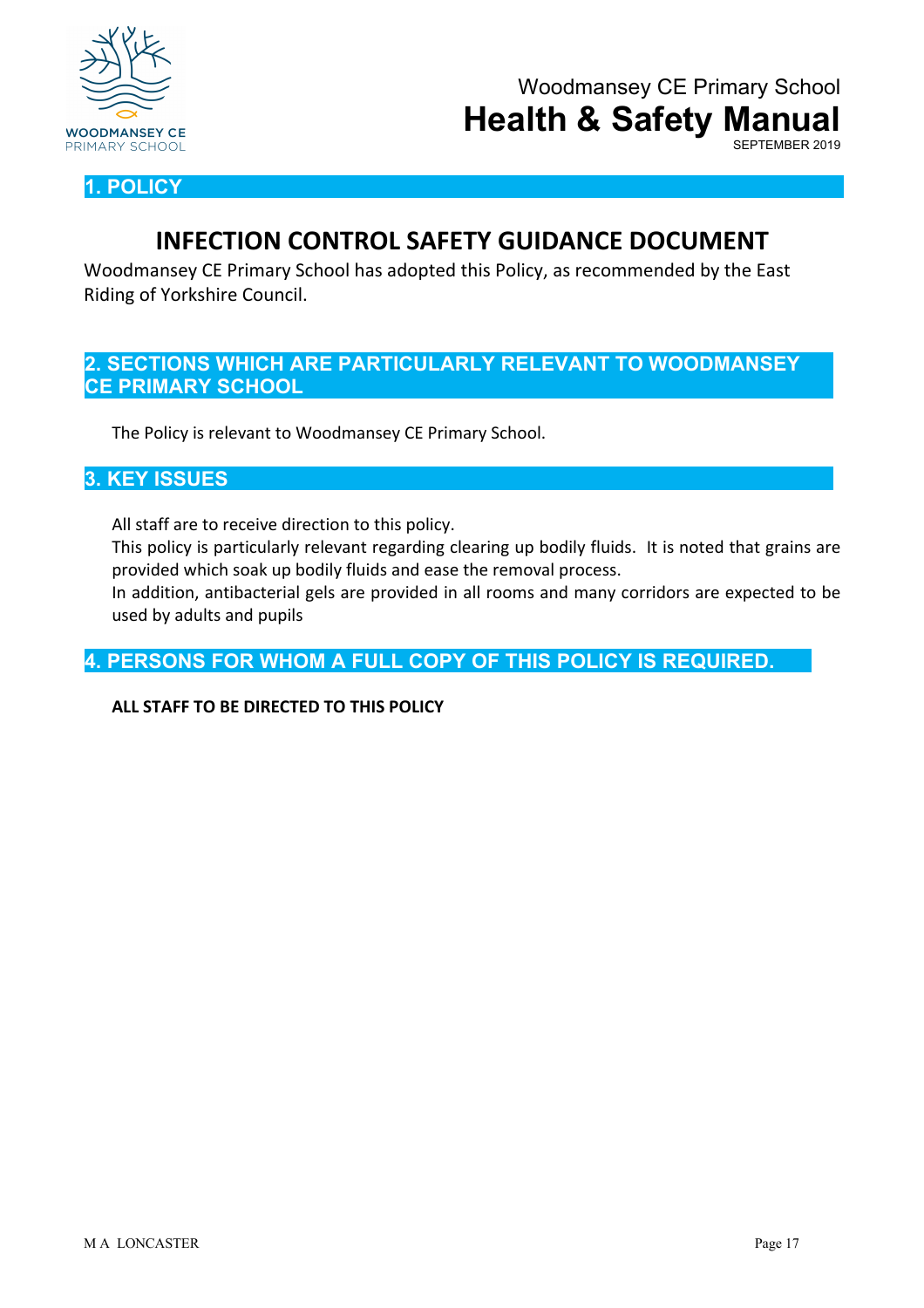

# **HOME WORKING POLICY AND PROCEDURES SUPPORTIVE SAFETY GUIDANCE DOCUMENT**

Woodmansey CE Primary School has adopted this Policy, as recommended by the East Riding of Yorkshire Council.

## **2. SECTIONS WHICH ARE PARTICULARLY RELEVANT TO WOODMANSEY CE PRIMARY SCHOOL**

The Policy is not particularly relevant to Woodmansey CE Primary School as no employee is asked to work from home or officially set up to work from home.

## **3. KEY ISSUES**

Teachers and SMT may like to refer to the policy for best practice advice, if individuals decide to take Management Time or PPA at home.

## **4. PERSONS FOR WHOM A FULL COPY OF THIS POLICY IS REQUIRED.**

**Governors Caretaker Executive Head Teacher Head of School**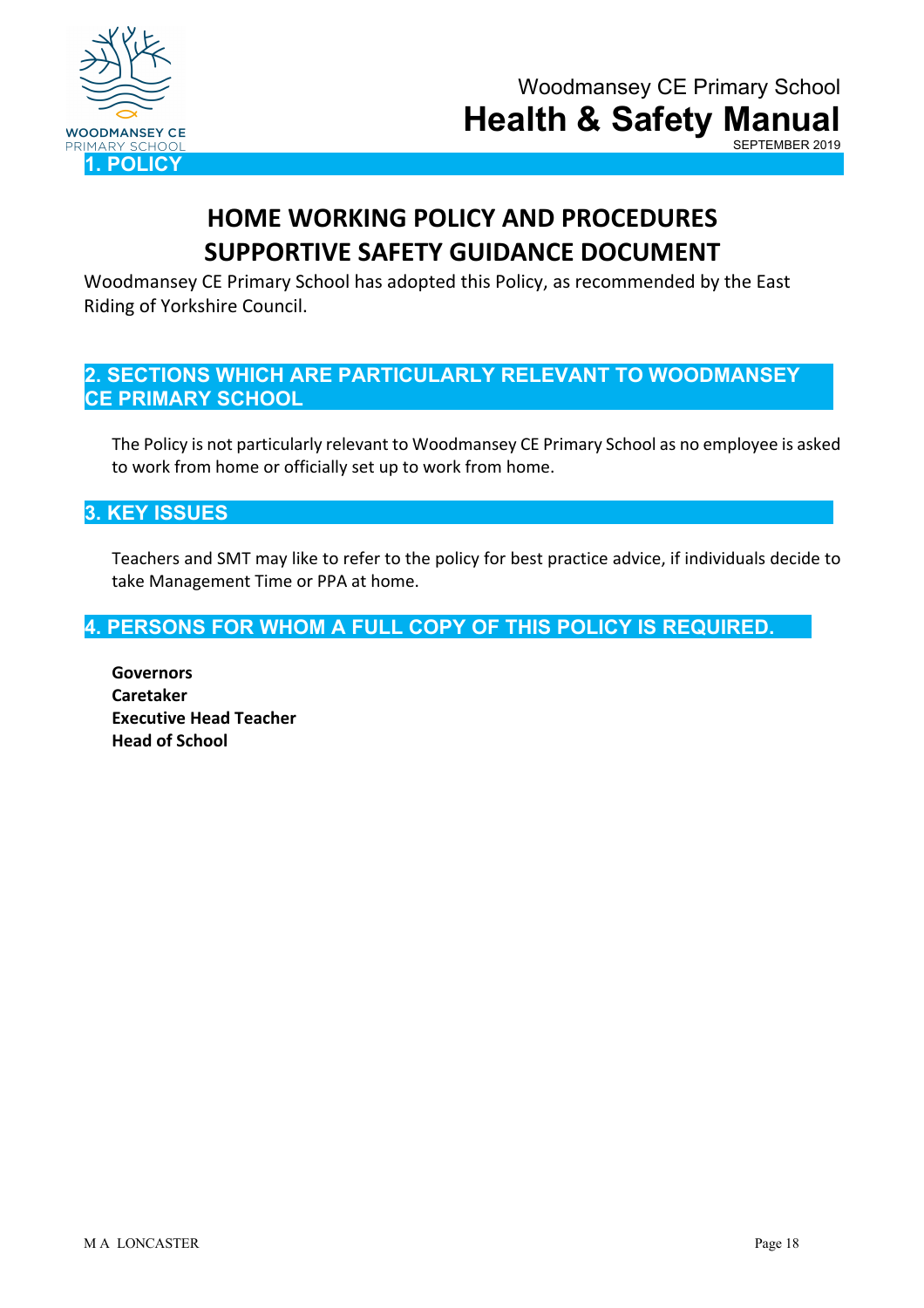



# **WORK EQUIPMENT (INCLUDING LIFTING EQUIPMENT AND LIFTING OPERATIONS) SAFETY GUIDANCE DOCUMENT**

Woodmansey CE Primary School has adopted this Policy, as recommended by the East Riding of Yorkshire Council.

**2. SECTIONS WHICH ARE PARTICULARLY RELEVANT TO WOODMANSEY CE PRIMARY SCHOOL**

There is no lifting equipment on the site, which is covered by these regulations.

The caretaker is the key worker who uses equipment on site. This policy is highly relevant and ensures all staff using equipment know how to use equipment safely according to the manufacturers instructions and where required, following appropriate training.

New equipment must be risk assessed.

Only people meeting the required threshold of knowledge to use a piece of equipment should use the equipment.

## **3. KEY ISSUES**

On the exceptionally rare occasions when a lifting machine is to be used on site, the full risk assessment must be completed to ensure that the use of it meets all safety requirements.

Contractors will not be allowed to bring onto site or use any lifting equipment without an appropriate risk assessment being completed.

Checks apply to all apparatus, which is non-electrical, but which has a tool application should be made.

WORK EQUIPMENT GENERALLY USED:

- Tools and equipment used by the caretaker;
- Tools used by pupils in Science and Technology
- Equipment used in the servery
- Equipment used by Admin Staff
- Equipment used in the staff room

The Machinery Safety Check sheet should be used where appropriate.

The Caretaker should conduct a full audit and check of his equipment in the Summer Holiday. Second Hand Equipment MUST NOT BE PURCHASED or used.

Equipment from HOME must not be used without going through the same checks as all the equipment above.

Everyone should be vigilant when using any equipment and always check equipment being given to pupils to use. Any faulty equipment must be handed/reported to the Caretaker/Head Teacher at any time.

#### **4. PERSONS FOR WHOM A FULL COPY OF THIS POLICY IS REQUIRED.**

**Caretaker, Executive Head Teacher, Head of School**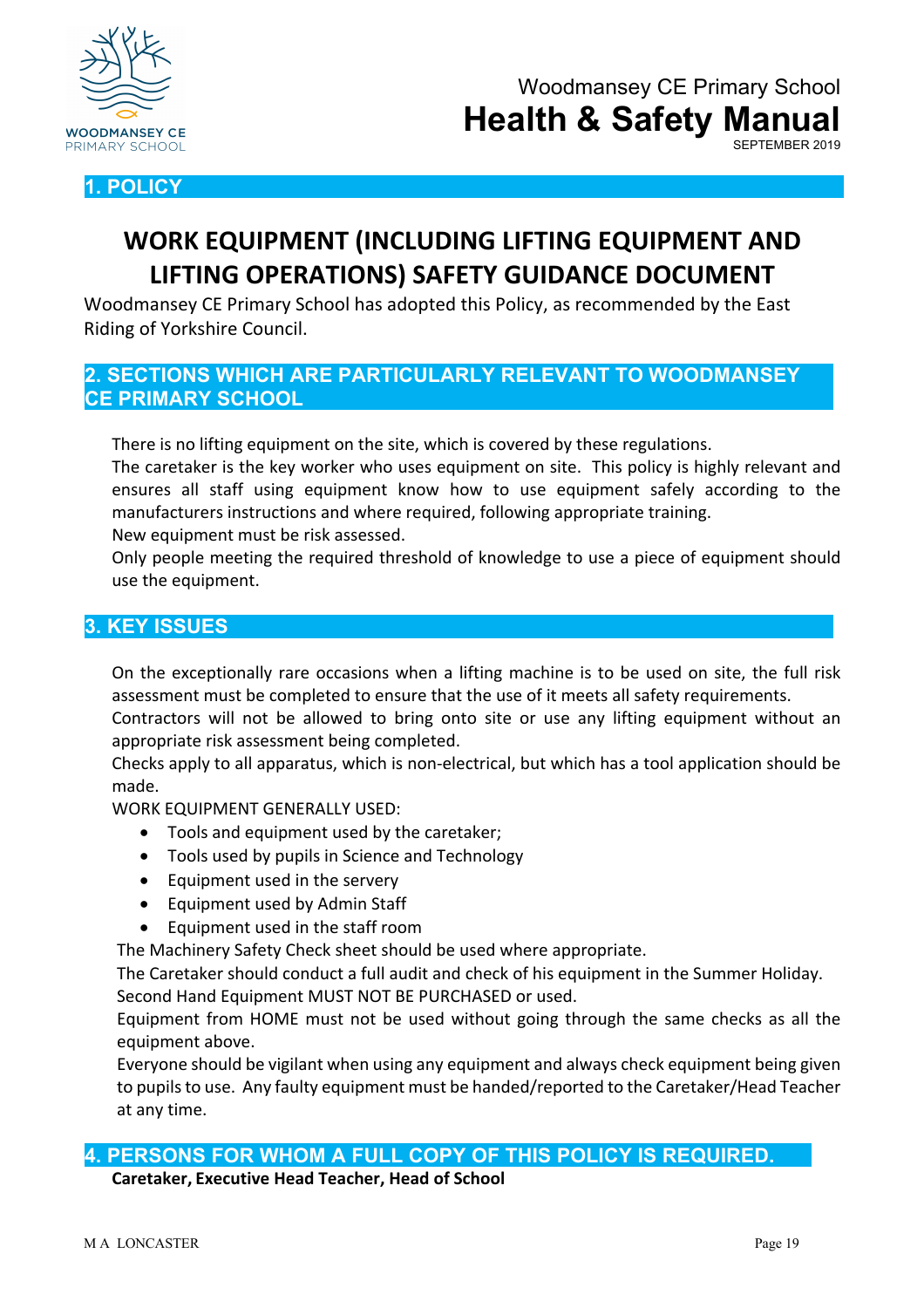

### **1. POLICY**

## **MOVING AND HANDLING OF OBJECTS SAFETY GUIDANCE NOTE**

Woodmansey CE Primary School has adopted this Policy, as recommended by the East Riding of Yorkshire Council.

### **2. SECTIONS WHICH ARE PARTICULARLY RELEVANT TO WOODMANSEY CE PRIMARY SCHOOL**

The manual handling operations regulations apply to the moving and handling of loads i.e. by human effort as opposed to mechanical handling.

A load is defined as any discrete moveable object including any person or animal.

#### **3. KEY ISSUES**

This policy has major implications for teachers and other staff at Woodmansey CE Primary School. All staff to be made fully aware at induction that

- a) Lifting, pushing, pulling or carrying of heavy and awkward items should be avoided
- b) When lifting any item proper precautions must be taken refer to staff room poster.

The Caretaker takes responsibility for the lifting and moving of heavy items and receives training for this.

A trolley is provided for the safe transportation of heavy and or awkward items.

## **4. PERSONS FOR WHOM A FULL COPY OF THIS POLICY IS REQUIRED.**

**Caretaker Head Teacher Teachers Teaching Assistants Lunch Time Supervisors Admin Staff**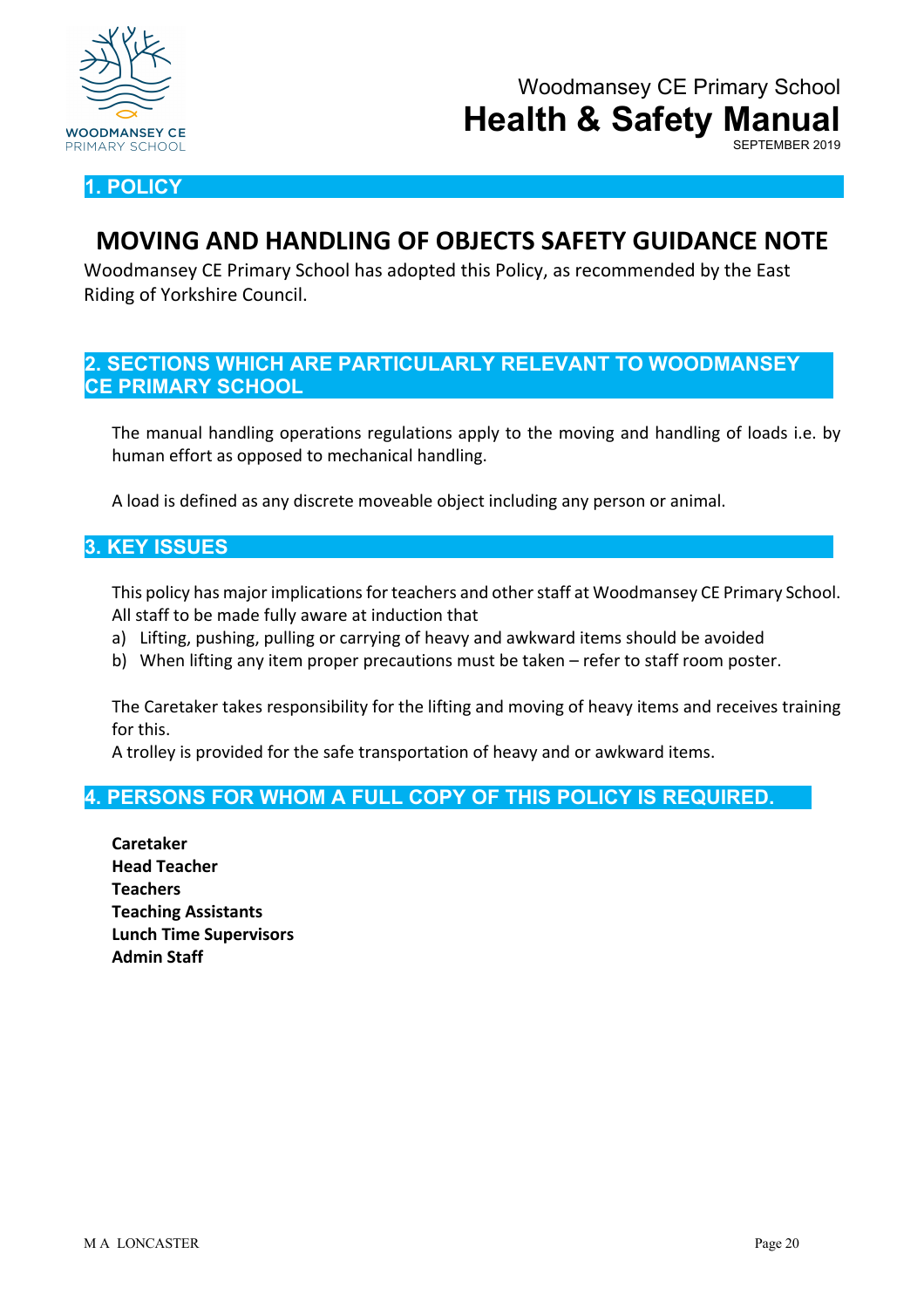

SEPTEMBER 2019

**1. POLICY**

## **MOVING AND HANDLING OF PEOPLE SAFETY GUIDANCE NOTE**

Woodmansey CE Primary School has adopted this Policy, as recommended by the East Riding of Yorkshire Council.

### **2. SECTIONS WHICH ARE PARTICULARLY RELEVANT TO WOODMANSEY CE PRIMARY SCHOOL**

The Policy is partially relevant to Woodmansey CE Primary School.

#### **3. KEY ISSUES**

Most of this policy is covered by:

- 1. First Aid practices. No injured person should be moved without the advice of a First Aider. First aiders are listed on green First Aider posters displayed at multiple key points around the building.
- 2. Good Behaviour Policy with reference to restraint.
- 3. Manual Handling Lifting advice.

**4. PERSONS FOR WHOM A FULL COPY OF THIS POLICY IS REQUIRED.**

**Executive Head Teacher Head of School**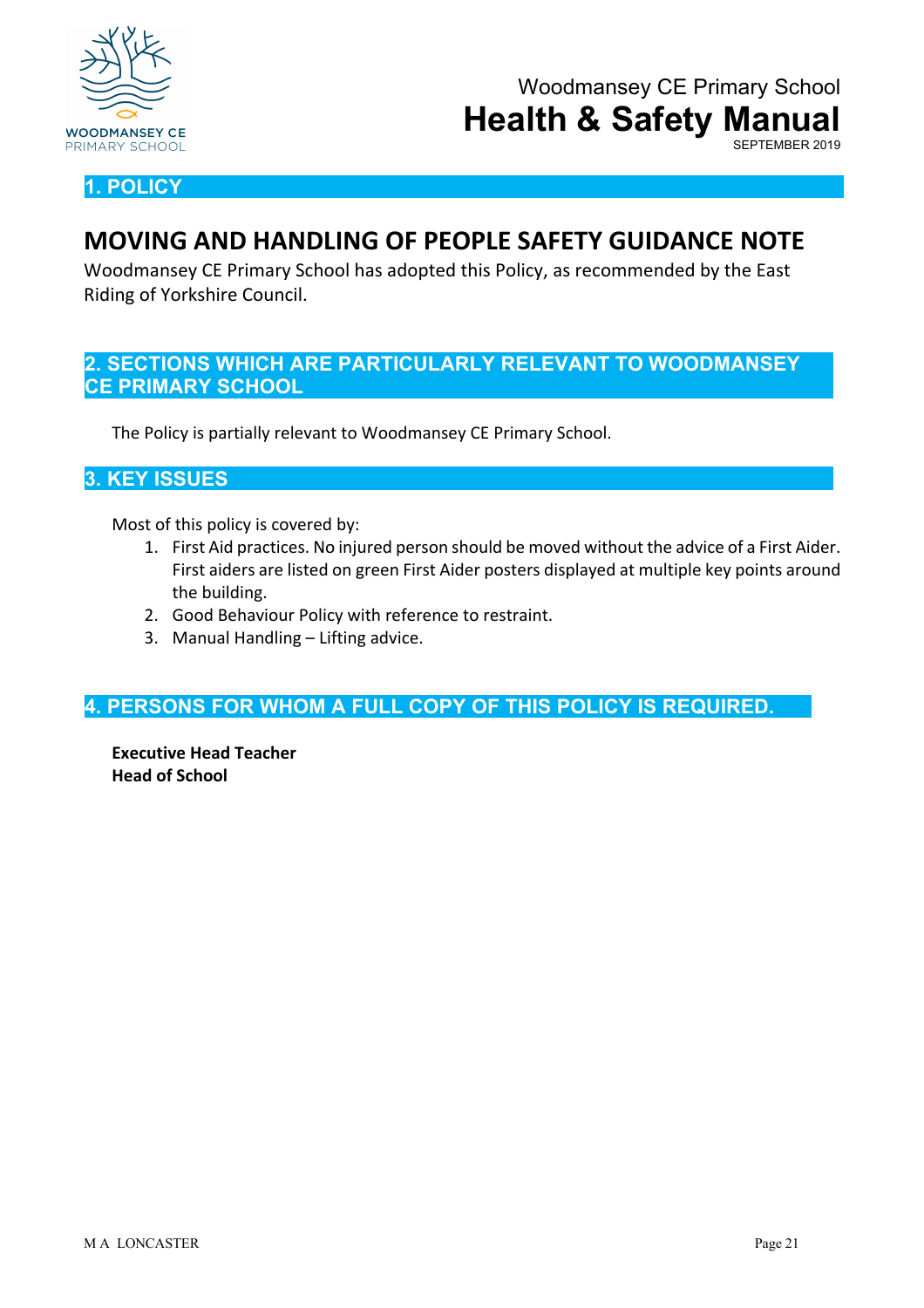

SEPTEMBER 2019

**1. POLICY**

## **MANAGING NOISE AT WORK SAFETY GUIDANCE DOCUMENT**

Woodmansey CE Primary School has adopted this Policy, as recommended by the East Riding of Yorkshire Council.

## **2. SECTIONS WHICH ARE PARTICULARLY RELEVANT TO WOODMANSEY CE PRIMARY SCHOOL**

The Policy is not particularly relevant to Woodmansey CE Primary School. However, should contactors be on site noise issues could become an issue.

**3. KEY ISSUES**

There is no requirement to complete a separate Risk Assessment.

**4. PERSONS FOR WHOM A FULL COPY OF THIS POLICY IS REQUIRED.**

**Executive Head Teacher Head of School**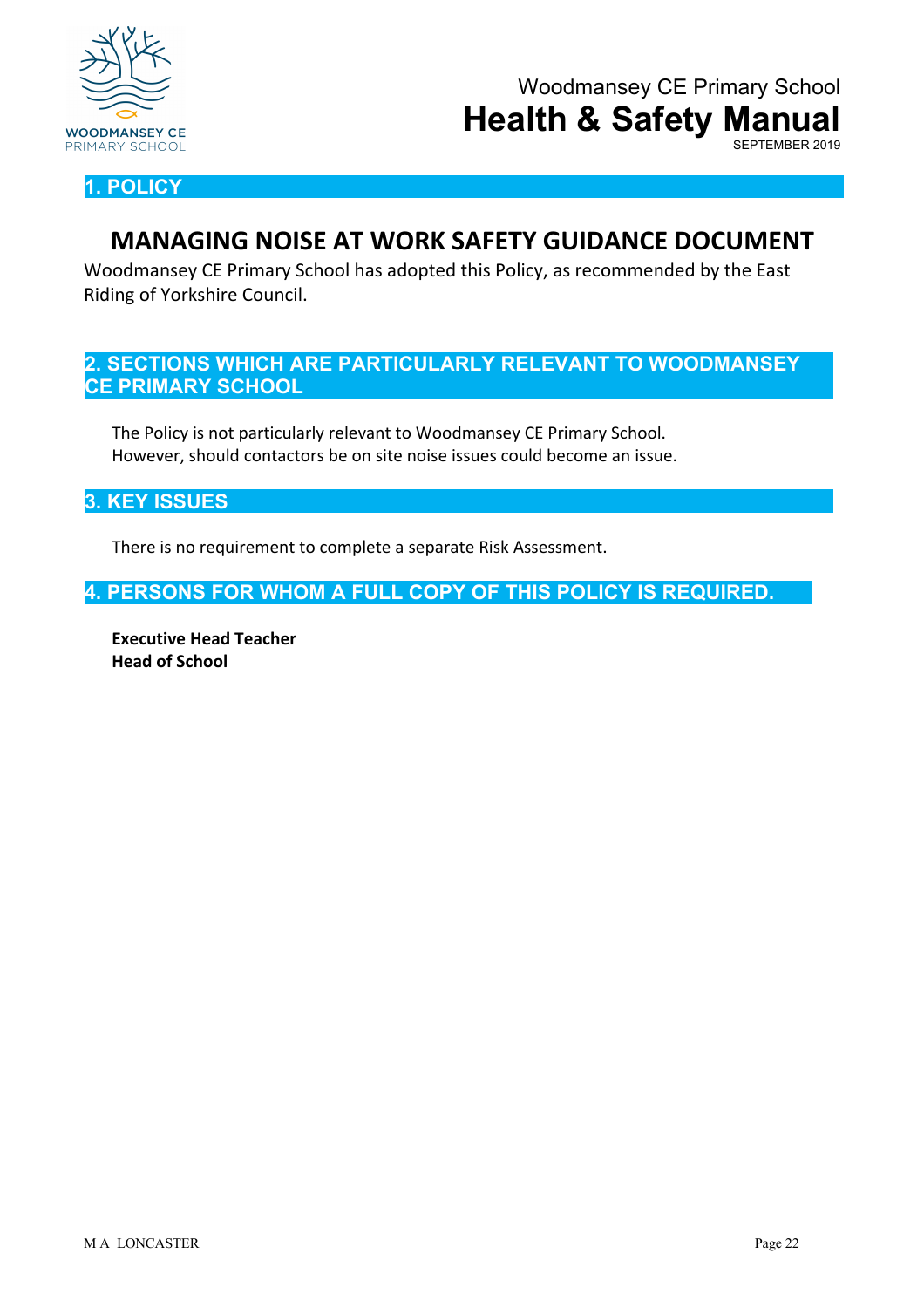

1. POLICY

## **PERSONAL PROTECTIVE EQUIPMENT SAFETY GUIDANCE DOCUMENT**

Woodmansey CE Primary School has adopted this Policy, as recommended by the East Riding of Yorkshire Council.

## **2. SECTIONS WHICH ARE PARTICULARLY RELEVANT TO WOODMANSEY CE PRIMARY SCHOOL**

PROTECTIVE CLOTHING such as aprons, protective clothing for adverse weather conditions, gloves, safety footwear, safety helmets, high visibility waistcoats etc.

Uniforms provided for the primary purpose of presenting a corporate image and ordinary working clothes are not subject to these conditions.

### **3. KEY ISSUES**

An outdoor coat is provided for the caretaker/high visibility to protect him from the elements. The maintenance and condition of the following should be included on the termly site Health and Safety Inspection. Coat for Caretaker Gloves for Caretaker Overall/trousers/shirt for **Caretaker** Aprons hats and shoes for kitchen staff Aprons for lunchtime supervisors High visibility jackets for teachers for visits

Aprons and hats for children when involved in food technology

## **4. PERSONS FOR WHOM A FULL COPY OF THIS POLICY IS REQUIRED.**

**Caretaker Executive Head Teacher Head of School**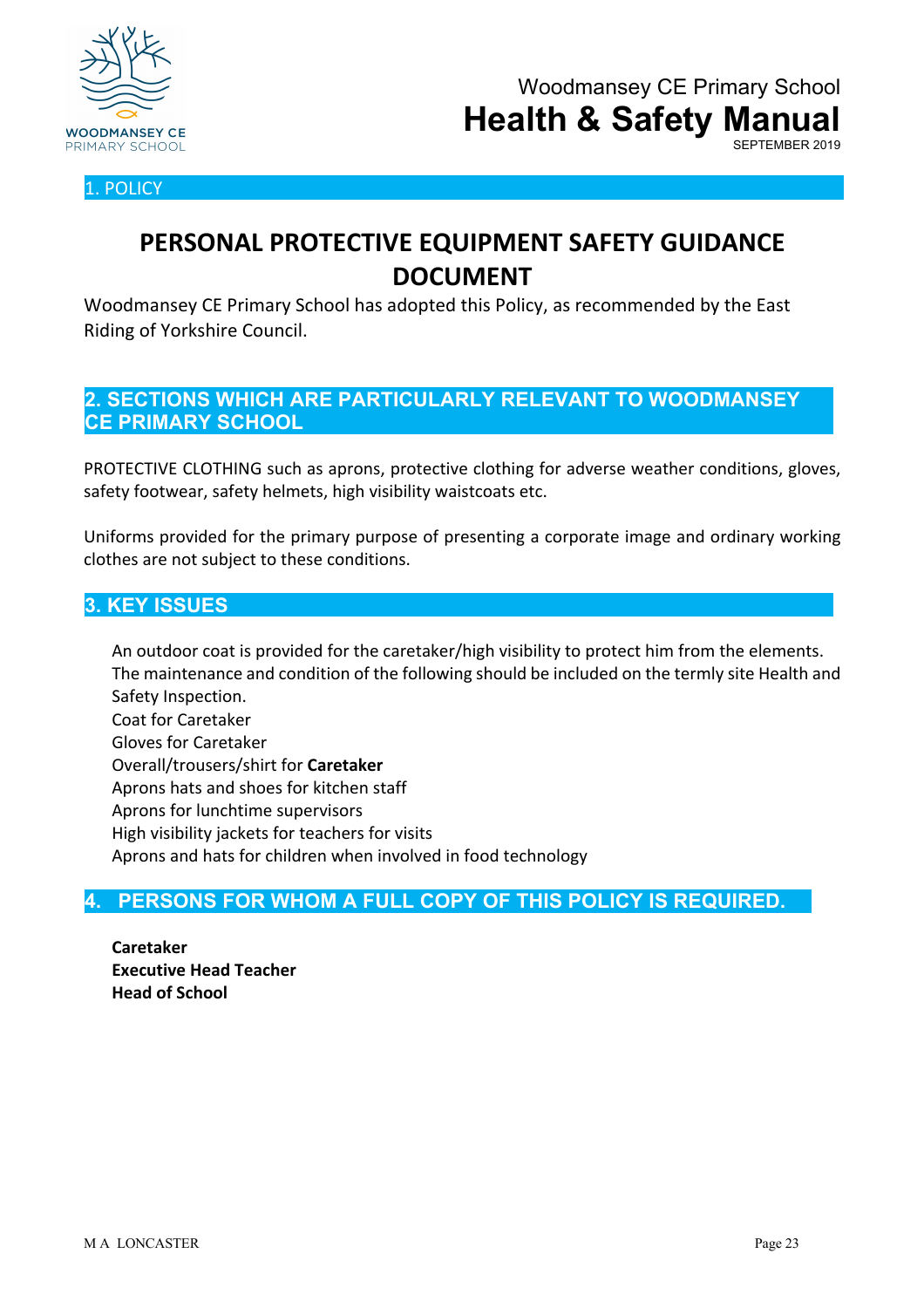

# **PLANNING PACK FOR EVENTS ON COUNCIL PROPERTY (Land and Buildings)**

Woodmansey CE Primary School has adopted this Policy, as recommended by the East Riding of Yorkshire Council.

## **2. SECTIONS WHICH ARE PARTICULARLY RELEVANT TO WOODMANSEY CE PRIMARY SCHOOL**

The Policy is relevant to Woodmansey CE Primary School.

## **3. KEY ISSUES**

The school itself gives permission for events on school property. This includes the Parent, Teacher and Friends Association (PTFA). The school and PTFA must take note of the Health and Safety advice and good planning procedures for all 'events' which are organised in house as well as expecting outside users to adhere to the policy.

## **4. PERSONS FOR WHOM A FULL COPY OF THIS POLICY IS REQUIRED.**

**PTFA Caretaker Executive Head Teacher Head of School**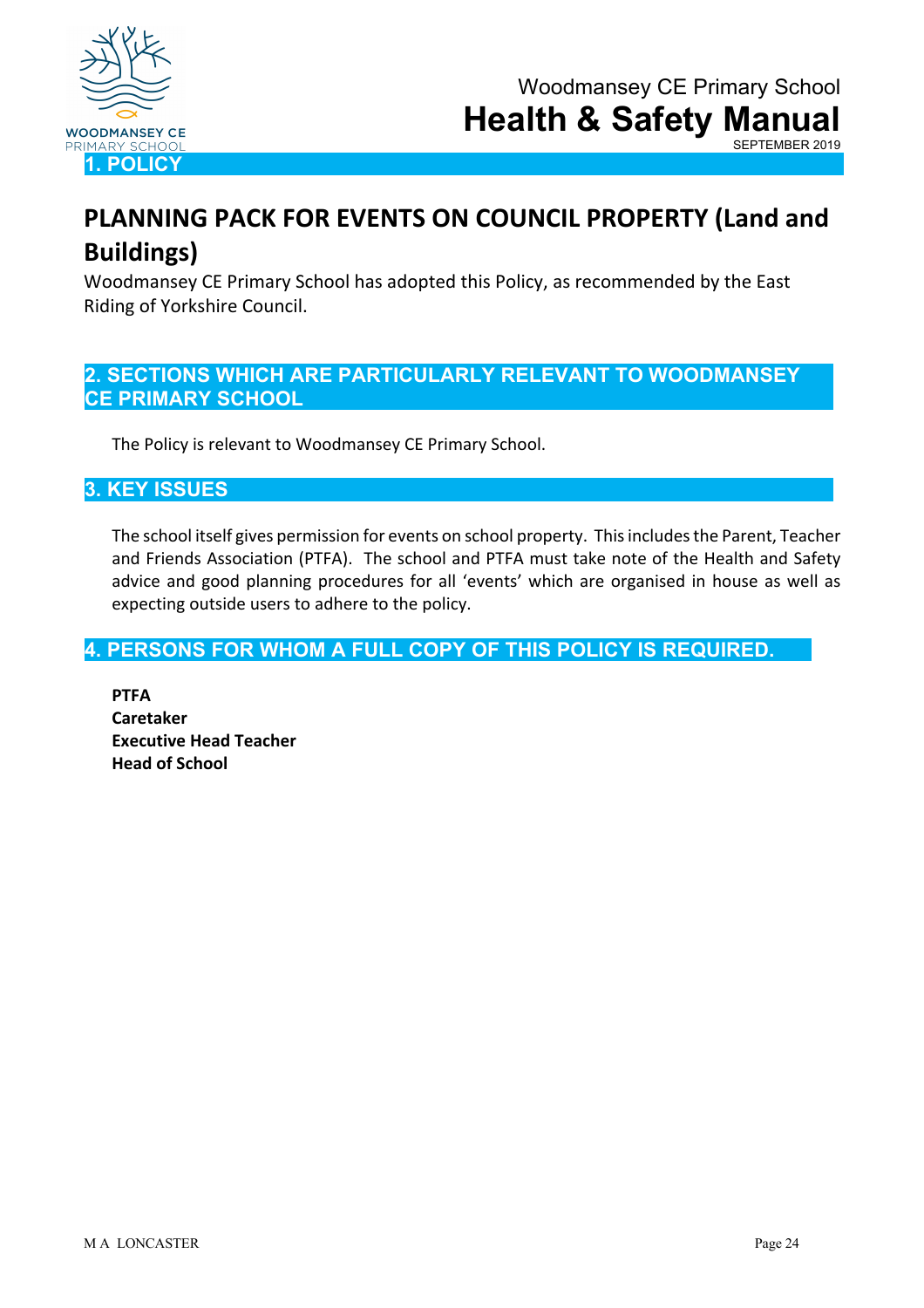

## **CODE OF PRACTICE AND GUIDELINES RELATING TO PREVENTION OR CONTROL OF LEGIONELLOSIS INCLUDING LEGIONNAIRES DISEASE**

Woodmansey CE Primary School has adopted this Policy, as recommended by the East Riding of Yorkshire Council.

## **2. SECTIONS WHICH ARE PARTICULARLY RELEVANT TO WOODMANSEY CE PRIMARY SCHOOL**

The Policy is relevant to Woodmansey CE Primary School.

#### **3. KEY ISSUES**

The water systems are checked annually.

Water temperatures are checked by the Caretaker to ensure safety

The LA takes responsibility, as far as is reasonably practicable, to ensure that provision of a safe working environment in respect to all water systems installations and prevention of legionella bacteria.

HEADTEACHER & CARETAKER RESPONSIBILITIES

To ensure the Caretaker is instructed to:

- 1. Carry out checks at water outlets and storage vessels.
- 2. Report any problem in the operation of services to the building and related services department.
- 3. Undertake the pasteurisation of the hot water supply where required.
- 4. Flush the shower and any other infrequently used water systems weekly.
- 5. Clean tap heads.

## **4. PERSONS FOR WHOM A FULL COPY OF THIS POLICY IS REQUIRED.**

**Caretaker Executive Head Teacher Head of School**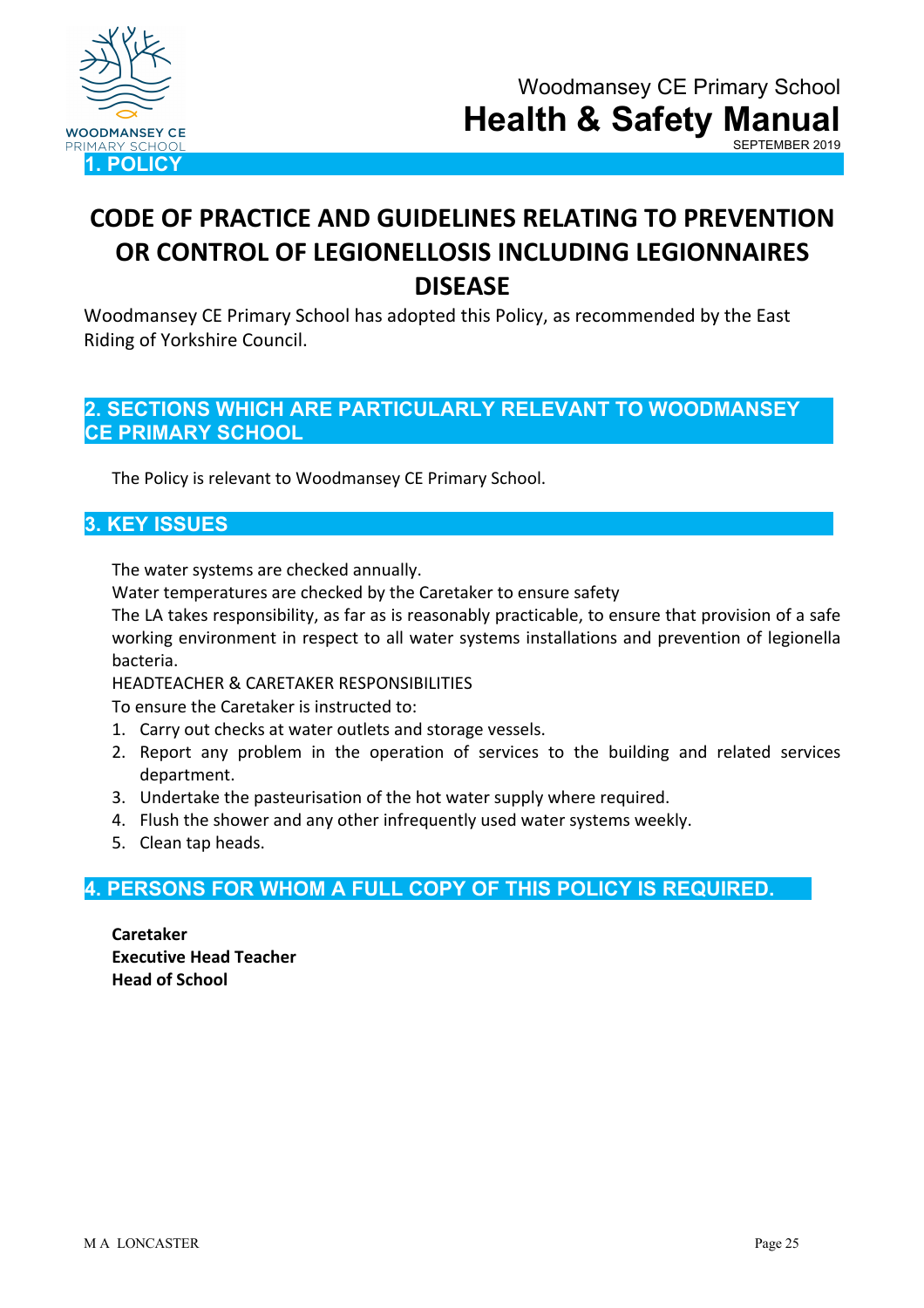

**1. POLICY**

# **SAFETY GUIDANCE DOCUMENT FOR NEW AND EXPECTANT MOTHERS AT WORK**

Woodmansey CE Primary School has adopted this Policy, as recommended by the East Riding of Yorkshire Council.

## **2. SECTIONS WHICH ARE PARTICULARLY RELEVANT TO WOODMANSEY CE PRIMARY SCHOOL**

The Policy is relevant to Woodmansey CE Primary School.

## **3 KEY ISSUES**

An employee must inform the Head of School when she is aware that she is pregnant. This is to enable a full Risk Assessment to be completed and necessary precautions put in place for the protection of the mother to be.

The Risk Assessments are carried out for each Trimester.

**4. PERSONS FOR WHOM A FULL COPY OF THIS POLICY IS REQUIRED.**

**Head of School Expectant mothers**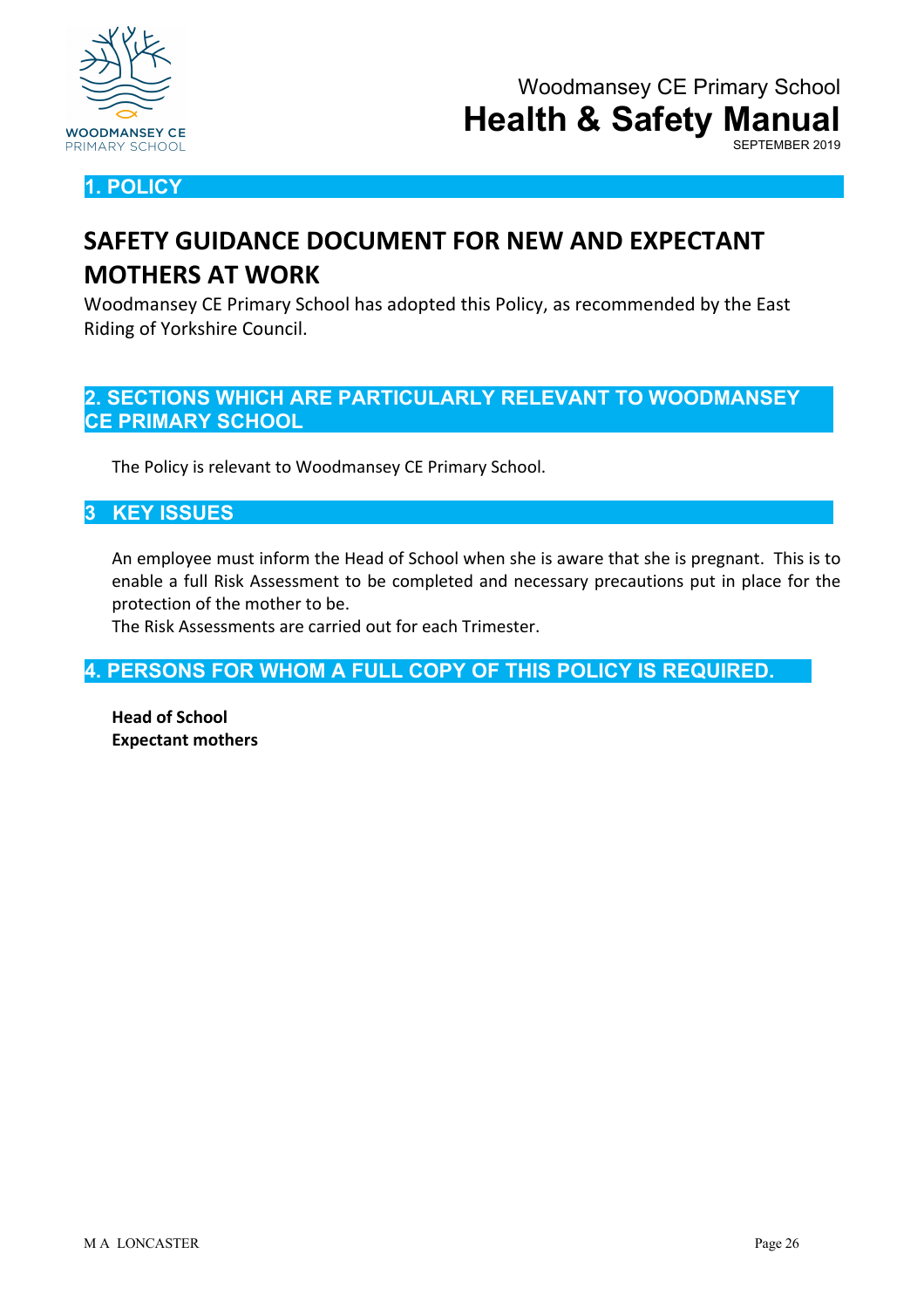

SEPTEMBER 2019

## **WELLBEING AT WORK CODE POLICY**

Woodmansey CE Primary School has adopted this Policy, as recommended by the East Riding of Yorkshire Council.

## **2. SECTIONS WHICH ARE PARTICULARLY RELEVANT TO WOODMANSEY CE PRIMARY SCHOOL**

The Policy is relevant to Woodmansey CE Primary School.

**3. KEY ISSUES**

Refer to the school's own Stress Policy Refer to the school's own 'Wellbeing Charter' alongside the DfE Charter.

**4. PERSONS FOR WHOM A FULL COPY OF THIS POLICY IS REQUIRED.**

**All staff: Stress Policy All staff: Wellbeing Charter**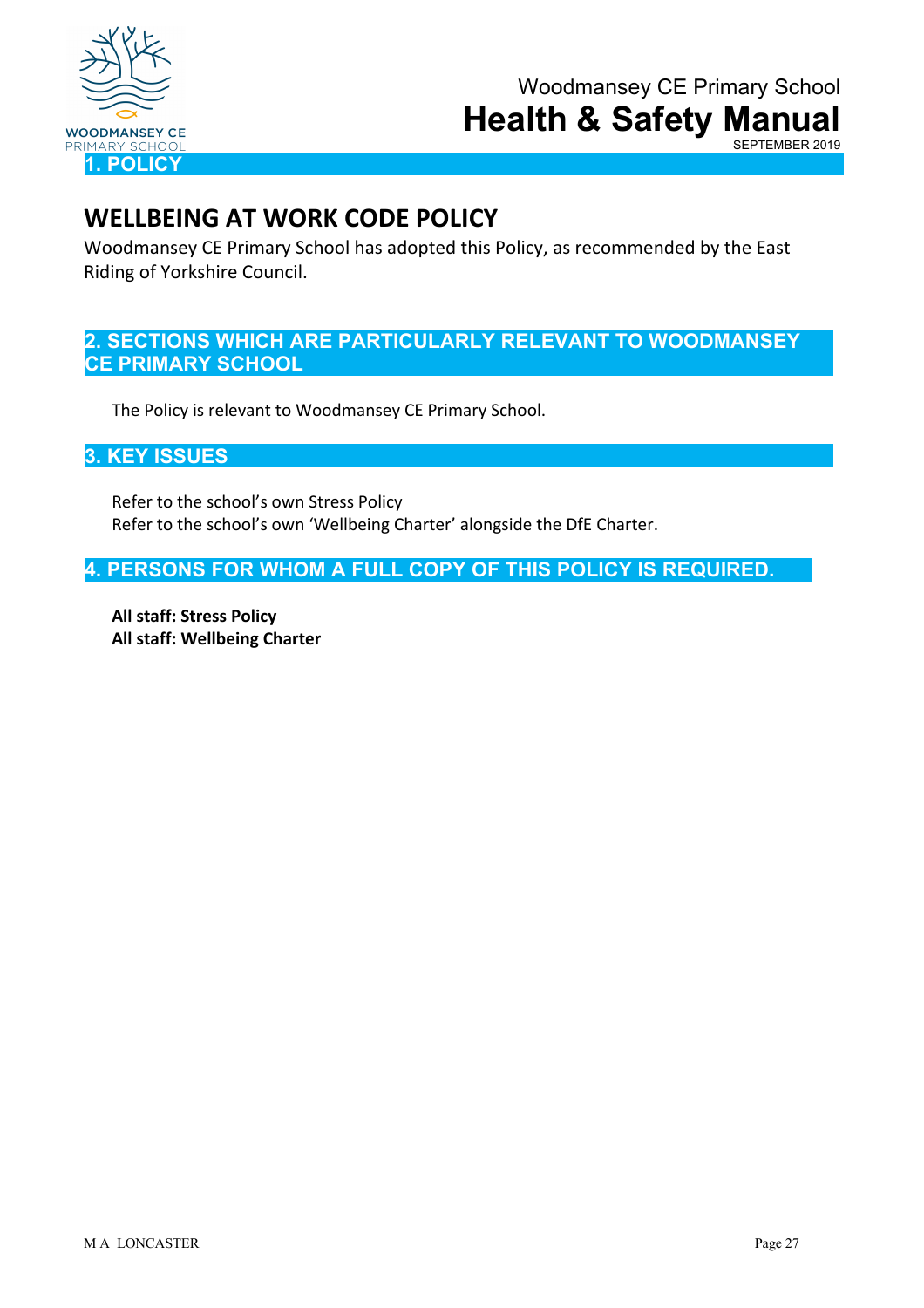

# **EMPLOYEE PERSONAL PROTECTION SAFETY GUIDANCE DOCUMENT**

Woodmansey CE Primary School has adopted this Policy, as recommended by the East Riding of Yorkshire Council.

## **2. SECTIONS WHICH ARE PARTICULARLY RELEVANT TO WOODMANSEY CE PRIMARY SCHOOL**

Most of the Policy is relevant to Woodmansey CE Primary School, though some sections clearly do not apply. There has never been a violent incidence at the school provoked by a visitor however this does not mean it is not possible.

## **3. KEY ISSUES**

- All staff when meeting a member of the public must ensure that a colleague who is present knows that the meeting is occurring and at what time it should be over.
- All staff may choose to request to hold the meeting in an official meeting room.
- Advice is presented through a Risk Assessment Policy on what to do if he or she feels uncomfortable in the presence of a member of the public.
- Also refer to the site security procedures as outlined in the Safeguarding Policy and induction pack.

## **4. PERSONS FOR WHOM A FULL COPY OF THIS POLICY IS REQUIRED.**

**Caretaker Executive Head Teacher Head of School Admin Staff**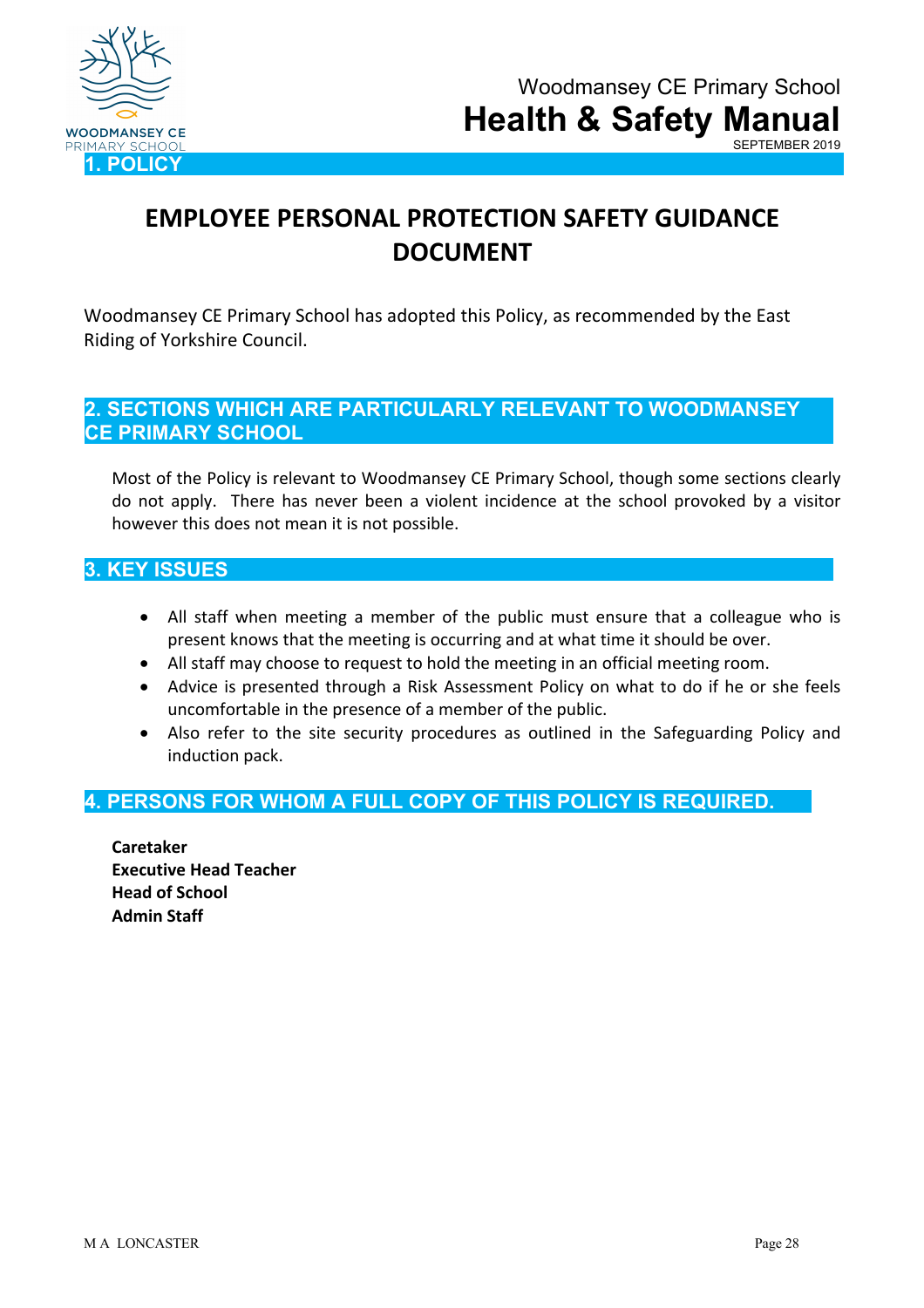

# **PREVENTION AND MANAGEMENT OF MUSCULOSKELETAL DISORDERS SAFETY GUIDANCE DOCUMENT**

Woodmansey CE Primary School has adopted this Policy, as recommended by the East Riding of Yorkshire Council.

## **2. SECTIONS WHICH ARE PARTICULARLY RELEVANT TO WOODMANSEY CE PRIMARY SCHOOL**

The Policy is relevant to Woodmansey CE Primary School.

## **3. KEY ISSUES**

Musculo-skeletal disorder (MSD) refers to a range of conditions, which affect the bones, muscles, joints, tendons and ligaments - the musculo-skeletal system. MSDs can usually be eliminated or prevented by using a common-sense approach and assessing the risks in the workplace. Health Surveillance and identifying the Risk Factors are the main tools available to Managers and Supervisors in assisting them to eliminate or prevent MSDs occurring. Further guidance can be found in the accompanying guidance notes or by contacting the Safety Services Unit.

#### **Risk Factor**

3.1 Both the physical and psychosocial factors need to be identified and controlled in order to have the greatest benefit. The best way to achieve this is by using an ergonomic approach, which looks at achieving the best "fit" between the work, the working environment and the needs and capabilities of the workers.

3.2 **Physical** risk factors such as force, posture and repetition can be harmful to the body and can lead to employees developing musculo-skeletal disorders. However, HSE research has shown that **psychosocial** risk factors also need to be taken into account.

3.3 **Psychosocial** risk factors are things that may affect employees' psychological response to their work and workplace conditions (including working relationships with supervisors and colleagues). Examples are:-

- high workloads,
- tight deadlines,
- lack of control of the work and working methods.

3.4 Consider the following control measures that can be often be applied to improve the working environment within your workplace:-

- reducing the monotony of tasks where appropriate;
- monitor work loads, deadlines and demands;
- ensuring good communication and reporting of problems;
- encouraging teamwork;
- providing appropriate training;

#### **Health Surveillance**

3.5 Surveillance can improve the health of employees by identifying a disease or a condition related to work or which may arise out of work activities. The primary purpose of health surveillance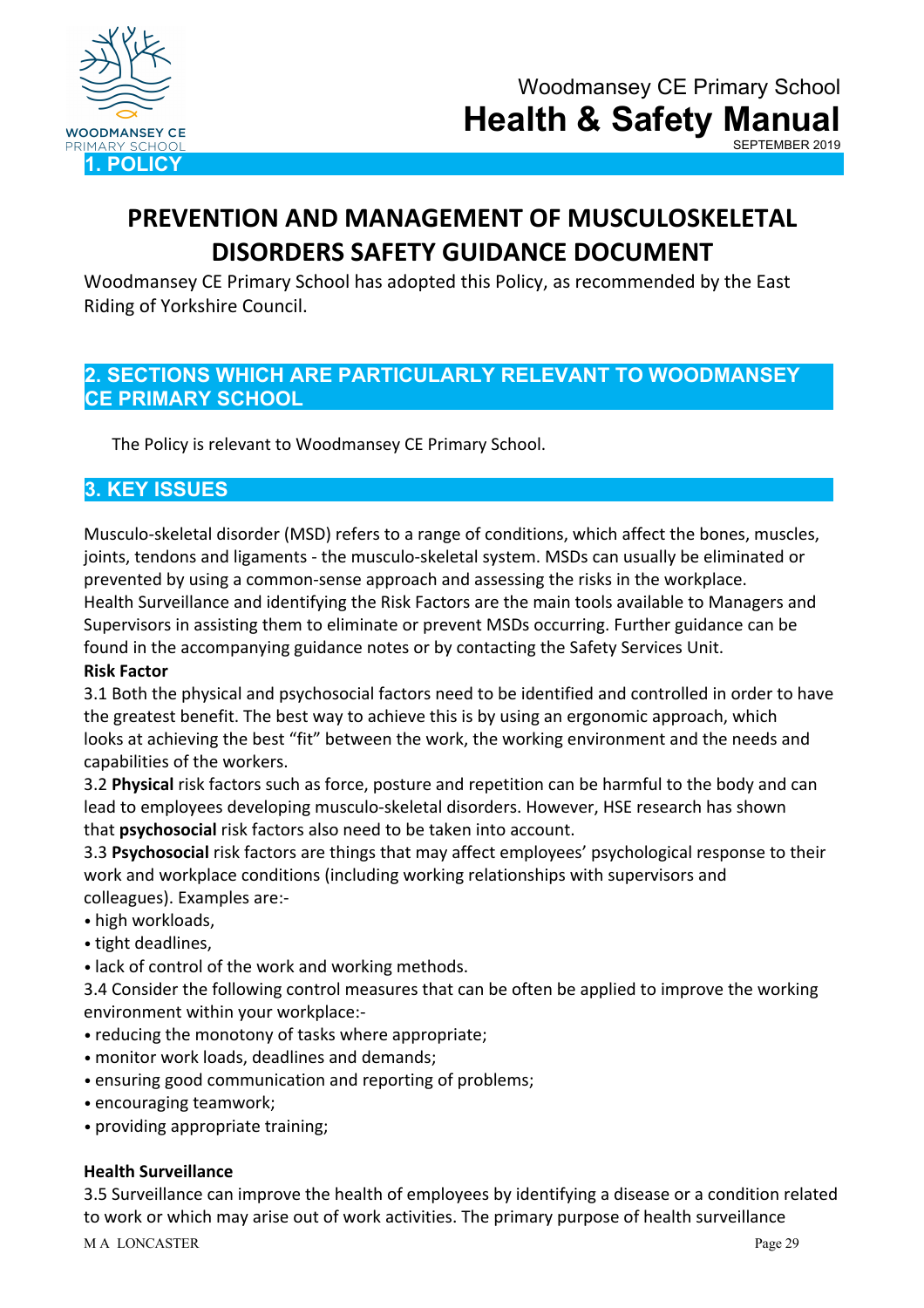

SEPTEMBER 2019

is the early detection of adverse health risks associated with work activity. It allows staff at increased risk to be identified and additional precautions to be taken as necessary. It is also a means of checking the effectiveness of the existing control measures.

3.6 The occupational health unit can advise on any specific actions to take with regard to affected employees.

#### **10. Physical Risk Factors**

10.1 There are a number of risk factors associated with MSDs:

• **Repetition** — where the same movements are repeated frequently over a relatively long period of time (e.g. keyboard work).

• **Force** — the amount of force exerted on the musculoskeletal system by activities such as pulling, pushing or lifting. The

greater the force, the greater the

risk of subsequent injury.

• **Duration** — the longer someone is engaged in the same work, the greater is the risk of cumulative damage.

• **Lack of rest** — lack of rest and time for recovery increases the risk of musculoskeletal damage.

• **Posture** — work carried out in awkward postures greatly increases the risk. This is true of sedentary jobs such as typing or checkout work, or in manual jobs such as lifting.

• **Working in adverse conditions** — manual work where the hands are cold, the floor uneven or slippery, or where loads are difficult to handle, increases the risk. Working in uncomfortable conditions at computer workstations increases the risk of upper and lower limb disorders.

• **Vibration** - Vibrating tools and equipment can cause damage to blood vessels, nerves, bones and muscles leading to potentially painful condition. The two most common are known as 'Whole Body' and 'Hand Arm Vibration Syndrome'.

• **Stress** — jobs carried out whilst under constant pressures, etc. increases the risk of musculoskeletal disorders, especially in the upper limb area.

• **Individual factors** — factors such as age and sex, height, weight and strength, a history of such conditions (or a pre-existing condition), and pregnancy will have an influence on the risk of musculoskeletal injury.

• **Other Life Style Elements** – smoking, drinking, sporting activities including extreme sports and hobbies can also influence individuals predisposition to the onset of MSD's and equally can exacerbate any pre-existing conditions and lead to development of new conditions. Smoking in particular can affect the neurovascular system increasing susceptibility to developing certain types of MSD related conditions.

#### **11. Psychosocial Risk Factors**

11.1 **Physical** risk factors such as force, posture and repetition can be harmful to the body and can lead to people developing musculoskeletal disorders. However, HSE research has shown that **psychosocial** risk factors also need to be taken into account.

11.2 **Psychosocial** risk factors are things that may affect workers' psychological response to their work and workplace conditions (including working relationships with supervisors and colleagues). Examples are:-

- high workloads,
- tight deadlines,
- lack of control of the work and working methods.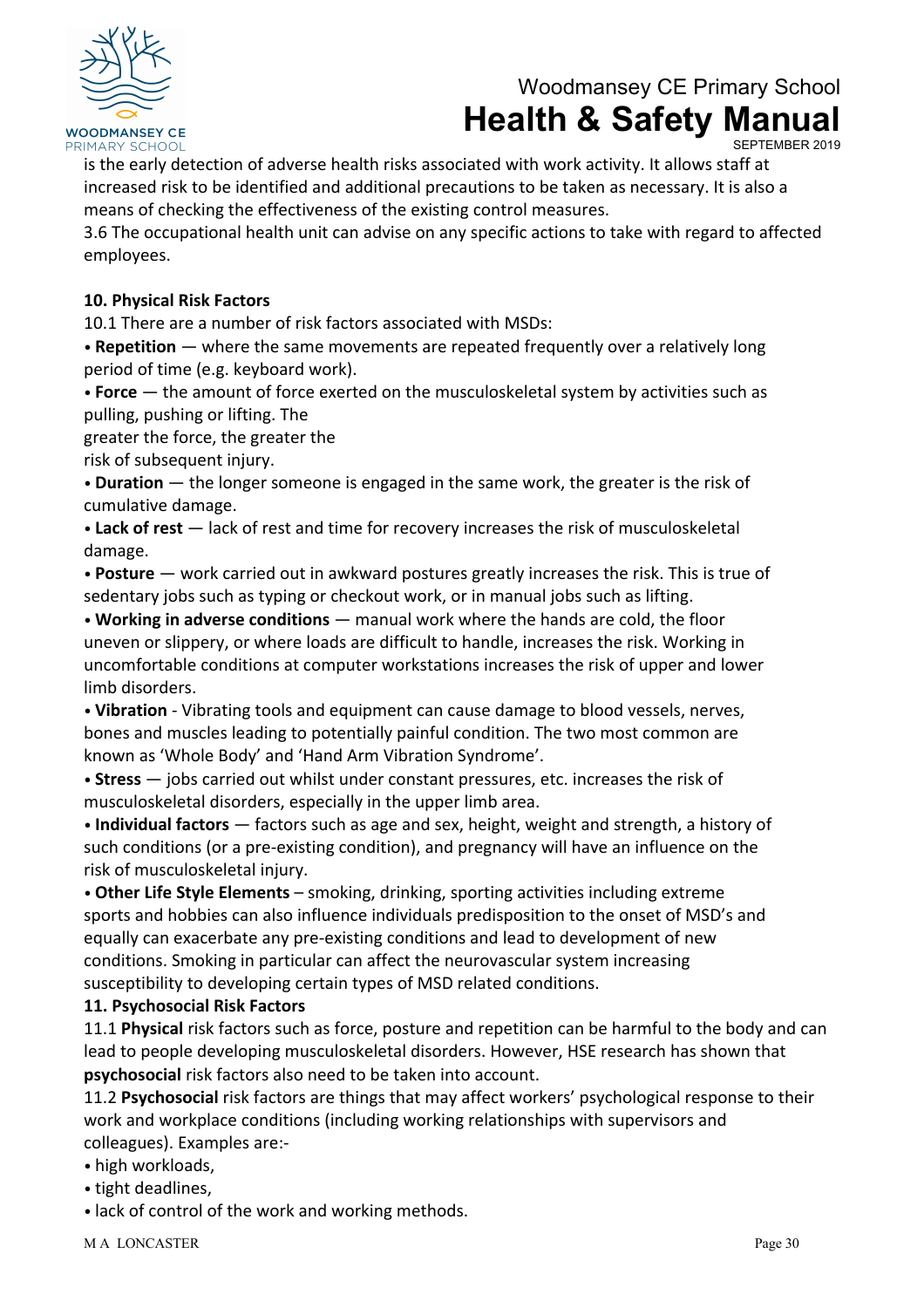

SEPTEMBER 2019

11.3 As well as leading to stress, which is a hazard in its own right, psychosocial risk factors can lead to musculoskeletal disorders. For example, there can be stress-related changes in the body (such as increased muscle tension) that can make people more susceptible to musculoskeletal problems; or individuals may change their behaviour, for example doing without rest breaks to try and cope with deadlines.

11.4 Both the physical and psychosocial factors need to be identified and controlled in order to have

the greatest benefit. The best way to achieve this is by using an ergonomic approach, which looks at achieving the best "fit" between the work, the working environment and the needs and capabilities of the workers.

11.5 Many jobs are not well designed and include some or all of the following undesirable features, which may lead to psychosocial risks:-

- workers have little control over their work and work methods (including shift patterns);
- workers are unable to make full use of their skills;
- workers, as a rule, are not involved in making decisions that affect them;
- workers are expected to only carry out repetitive, monotonous tasks;
- work is machine or system paced (and may be monitored inappropriately);
- work demands are perceived as excessive;
- payment systems encourage working too quickly or without breaks;
- work systems limit opportunities for social interaction;

• high levels of effort are not balanced by sufficient reward (resources, remuneration, self-esteem, status).

#### **12. Reducing the risks of Psychosocial Factors**

12.1 As with physical risk factors, psychosocial issues are best addressed with full consultation and involvement of the workforce. Consider the following control measures that can be often be applied to improve the working environment within your workplace:-

- reducing the monotony of tasks where appropriate;
- ensuring there are reasonable work loads (neither too much or too little), deadlines, and demands;
- ensuring that task rotation is implemented particularly where task of repetitive;
- ensuring good communication and reporting of problems;
- encouraging teamwork;
- monitoring and controlling shift work or overtime working;
- reducing or monitoring payment systems, which work on piece-rate;
- providing appropriate training;

#### **RESPONSIBILITIES OF HEADTEACHERS**

2.1 Heads of Service for their respective Service Areas must ensure that any job in which there is risk of musculo-skeletal injury must be risk assessed and any risks identified should be effectively managed.

Heads of Service are responsible for:

• ensuring managers/supervisors carry out risk assessments in accordance with regulation three of the Management of Health and Safety at Work Regulations

• allocating sufficient resources to allow appropriate follow-up action resulting from risk assessments to be taken

• arranging suitable training for managers/supervisors to enable them to carry out their duties in respect of health surveillance